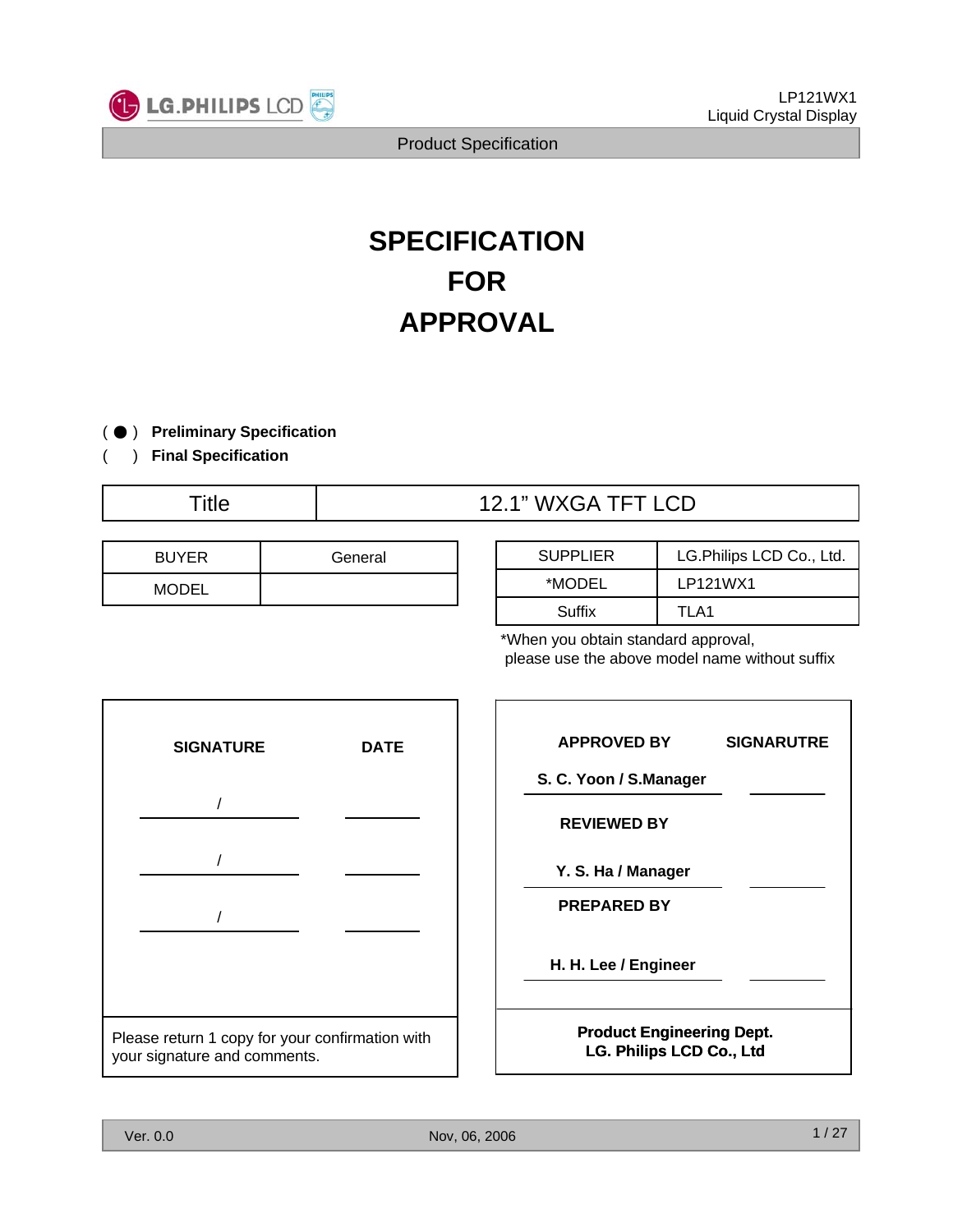

## **Contents**

| <b>No</b>      | <b>ITEM</b>                                             | Page         |
|----------------|---------------------------------------------------------|--------------|
|                | <b>COVER</b>                                            | $\mathbf{1}$ |
|                | <b>CONTENTS</b>                                         | 2            |
|                | <b>RECORD OF REVISIONS</b>                              | 3            |
| 1              | <b>GENERAL DESCRIPTION</b>                              | 4            |
| 2              | ABSOLUTE MAXIMUM RATINGS                                | 5            |
| 3              | ELECTRICAL SPECIFICATIONS                               |              |
| $3 - 1$        | ELECTRICAL CHARACTREISTICS                              | 6            |
| $3 - 2$        | INTERFACE CONNECTIONS                                   | 8            |
| $3 - 3$        | SIGNAL TIMING SPECIFICATIONS                            | 9            |
| $3 - 4$        | SIGNAL TIMING WAVEFORMS                                 | 9            |
| $3-5$          | <b>COLOR INPUT DATA REFERNECE</b>                       | 10           |
| $3-6$          | <b>POWER SEQUENCE</b>                                   | 11           |
| 4              | OPTICAL SFECIFICATIONS                                  | 12           |
| 5              | <b>MECHANICAL CHARACTERISTICS</b>                       | 16           |
| 6              | <b>RELIABLITY</b>                                       | 20           |
| $\overline{7}$ | INTERNATIONAL STANDARDS                                 |              |
| $7 - 1$        | <b>SAFETY</b>                                           | 21           |
| $7 - 2$        | <b>EMC</b>                                              | 21           |
| 8              | <b>PACKING</b>                                          |              |
| $8 - 1$        | DESIGNATION OF LOT MARK                                 | 22           |
| $8 - 2$        | PACKING FORM                                            | 22           |
| 9              | <b>PRECAUTIONS</b>                                      | 23           |
| A              | APPENDIX. Enhanced Extended Display Identification Data | 25           |
|                |                                                         |              |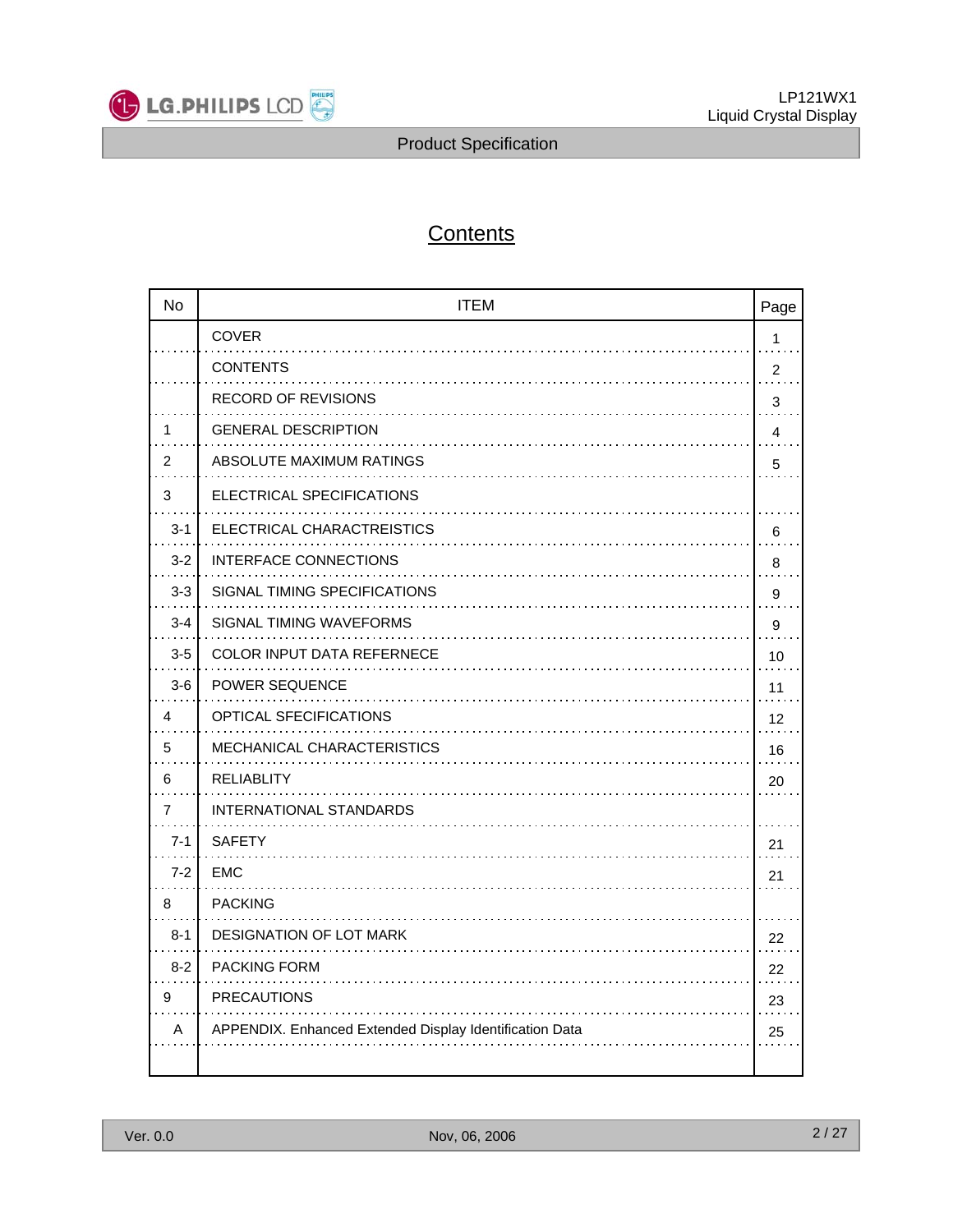

## **RECORD OF REVISIONS**

|            | Revision No   Revision Date | Page | Description        | EDID<br>ver |
|------------|-----------------------------|------|--------------------|-------------|
| $0.0\,$    | Jun. 01. 2006               | ÷    | <b>First Draft</b> | V1.0        |
|            |                             |      |                    |             |
|            |                             |      |                    |             |
|            |                             |      |                    |             |
|            |                             |      |                    |             |
|            |                             |      |                    |             |
|            |                             |      |                    |             |
|            |                             |      |                    |             |
|            |                             |      |                    |             |
|            |                             |      |                    |             |
|            |                             |      |                    |             |
|            |                             |      |                    |             |
|            |                             |      |                    |             |
|            |                             |      |                    |             |
|            |                             |      |                    |             |
|            |                             |      |                    |             |
|            |                             |      |                    |             |
|            |                             |      |                    |             |
|            |                             |      |                    |             |
|            |                             |      |                    |             |
|            |                             |      |                    |             |
|            |                             |      |                    |             |
|            |                             |      |                    |             |
|            |                             |      |                    |             |
|            | .                           |      |                    | .           |
| . <b>.</b> |                             |      |                    | .           |
| .          | .                           |      |                    | .           |
| .          | .                           |      |                    | .           |
| .          | . <b>.</b>                  | .    |                    | .           |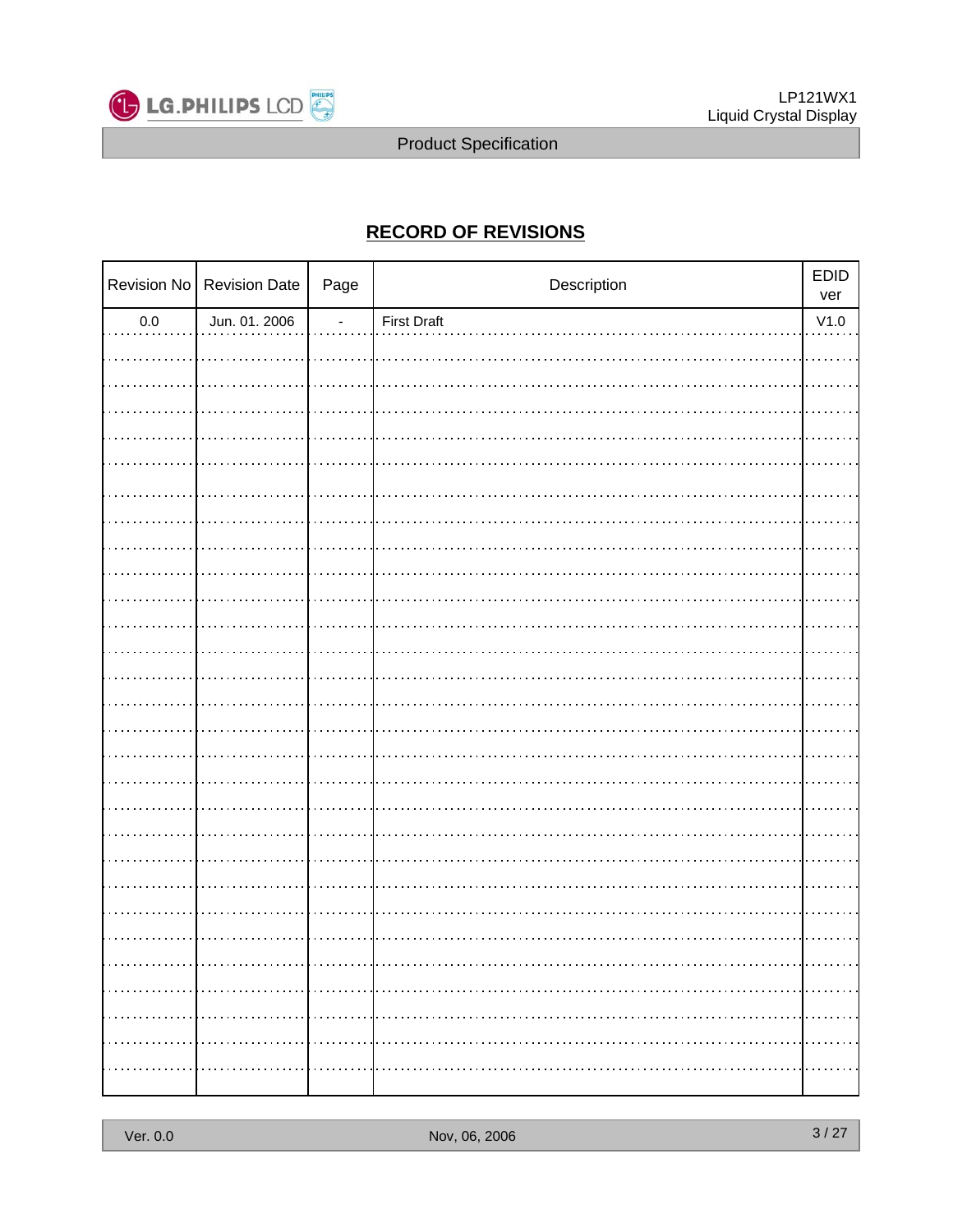

## **1. General Description**

**LG.PHILIPS LCD** 

The LP121WX1 is a Color Active Matrix Liquid Crystal Display with an integral Cold Cathode Fluorescent Lamp (CCFL) backlight system. The matrix employs a-Si Thin Film Transistor as the active element. It is a transmissive type display operating in the normally white mode. This TFT-LCD has 12.1 inches diagonally measured active display area with WXGA resolution(1280 horizontal by 800 vertical pixel array). Each pixel is divided into Red, Green and Blue sub-pixels or dots which are arranged in vertical stripes. Gray scale or the brightness of the sub-pixel color is determined with a 6-bit gray scale signal for each dot, thus, presenting a palette of more than 262,144 colors.

The LP121WX1 has been designed to apply the interface method that enables low power, high speed, low EMI.

The LP121WX1 is intended to support applications where thin thickness, low power are critical factors and graphic displays are important. In combination with the vertical arrangement of the sub-pixels, the LP121WX1 characteristics provide an excellent flat display for office automation products such as Notebook PC.



#### **General Features**

| Active Screen Size            | 12.1 inches diagonal                                         |
|-------------------------------|--------------------------------------------------------------|
| <b>Outline Dimension</b>      | 275.8 (H) $\times$ 178.0 (V) $\times$ 5.0(D, max) mm         |
| <b>Pixel Pitch</b>            | 0.204 mm $\times$ 0.204 mm                                   |
| <b>Pixel Format</b>           | 1280 horiz. by 800 vert. Pixels RGB strip arrangement        |
| Color Depth                   | 6-bit, 262,144 colors                                        |
| Luminance, White              | 200 cd/m <sup>2</sup> (Typ.), 5 point                        |
| <b>Power Consumption</b>      | $5.04W$ (Logic: $1.04W + B/L$ : $4.0W$ )                     |
| Weight                        | $250$ g (Typ.)                                               |
| <b>Display Operating Mode</b> | Transmissive mode, normally white                            |
| Surface Treatment             | Hard coating(3H) Anti-glare treatment of the front polarizer |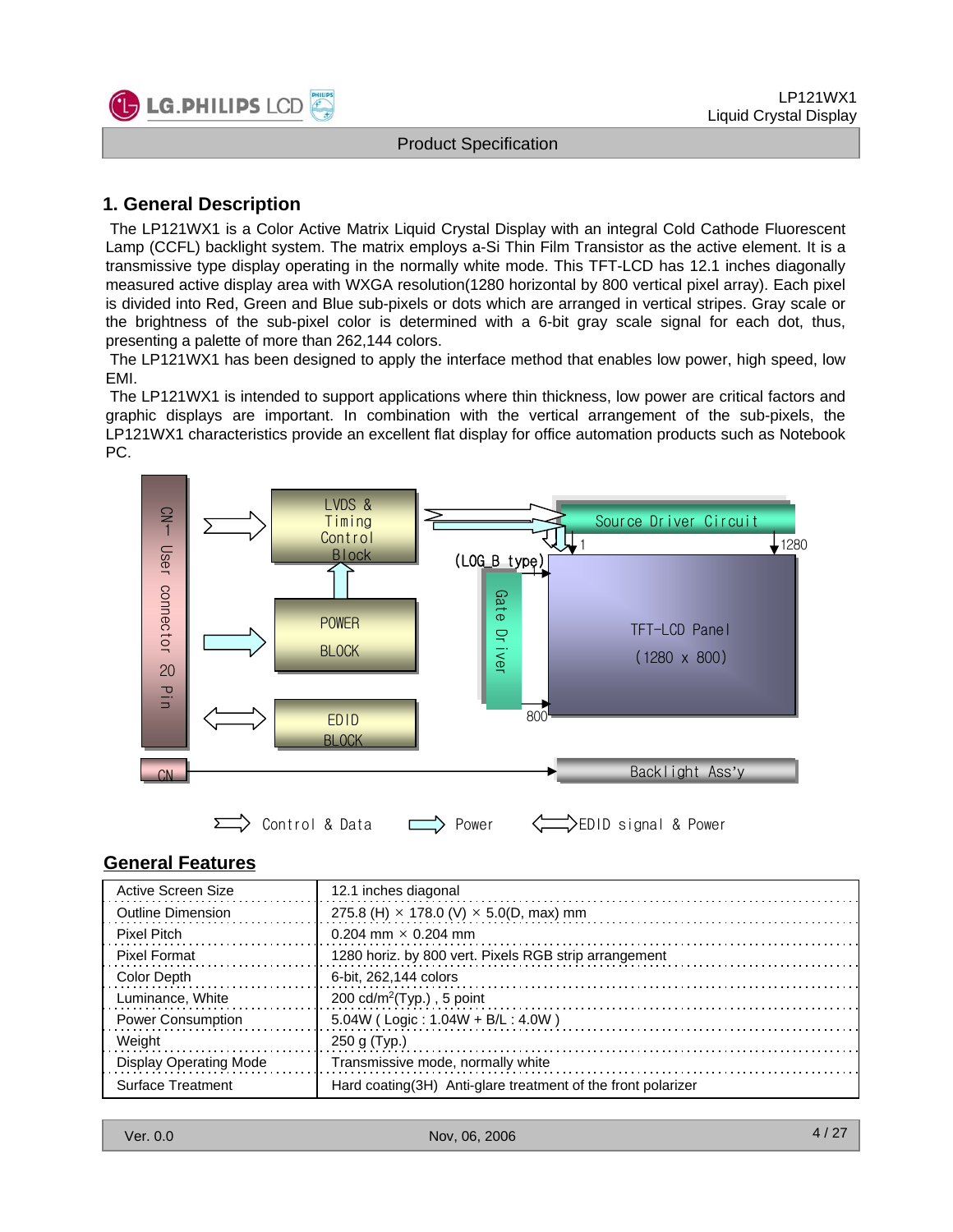

### **2. Absolute Maximum Ratings**

The following are maximum values which, if exceeded, may cause faulty operation or damage to the unit.

| Parameter                  |        |        | Values | Units | <b>Notes</b>            |  |  |
|----------------------------|--------|--------|--------|-------|-------------------------|--|--|
|                            | Symbol | Min    | Max    |       |                         |  |  |
| Power Input Voltage        | VCC.   | $-0.3$ | 4.0    | Vdc   | at $25 \pm 5^{\circ}$ C |  |  |
| Operating Temperature      | TOP    |        | 50     | ം     |                         |  |  |
| Storage Temperature        | Hst    | -20    | 60     |       |                         |  |  |
| Operating Ambient Humidity | HOP    | 10     | 90     | %RH   |                         |  |  |
| Storage Humidity           | Hst    | 10     | 90     | %RH   |                         |  |  |

#### **Table 1. ABSOLUTE MAXIMUM RATINGS**

Note : 1. Temperature and relative humidity range are shown in the figure below. Wet bulb temperature should be 39°C Max, and no condensation of water.

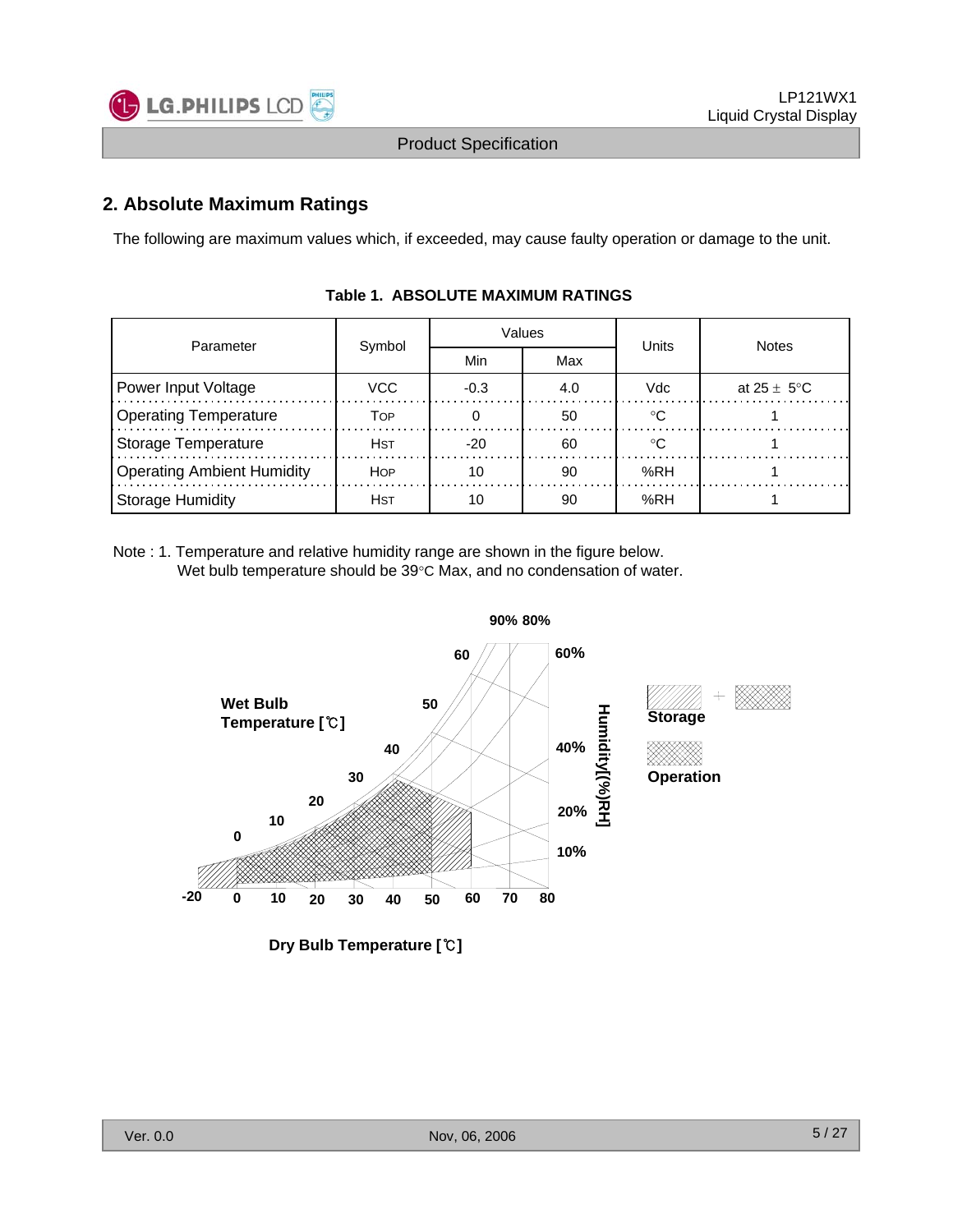

## **3. Electrical Specifications**

#### **3-1. Electrical Characteristics**

The LP121WX1 requires two power inputs. One is employed to power the LCD electronics and to drive the TFT array and liquid crystal. The second input which powers the CCFL, is typically generated by an inverter. The inverter is an external unit to the LCD.

| Parameter                                                                | Symbol       | Min    | Typ  | Max          | Unit                   | <b>Notes</b>   |
|--------------------------------------------------------------------------|--------------|--------|------|--------------|------------------------|----------------|
| MODULE:                                                                  |              |        |      |              |                        |                |
| Power Supply Input Voltage                                               | VCC          | 3.0    | 3.3  | 3.6          | $V_{DC}$               |                |
| Power Supply Input Current                                               | $I_{\rm CC}$ |        | 315  | 360          | mA                     |                |
| Power Consumption                                                        | Pc           |        | 1.04 | 1.30         | Watt                   |                |
| Differential Impedance                                                   | Zm           | 90     | 100  | 110          | Ohm                    | $\overline{2}$ |
| LAMP:                                                                    |              |        |      |              |                        |                |
| <b>Operating Voltage</b>                                                 | $V_{BL}$     |        | 660  |              | $V_{RMS}$              | 3              |
| <b>Operating Current</b>                                                 | $I_{BL}$     | 3.0    | 6.0  | 7.0          | $mA_{RMS}$             | 4              |
| Power Consumption                                                        | $P_{BL}$     |        | 4.0  |              |                        | 9              |
| <b>Operating Frequency</b>                                               | $f_{BL}$     | 50     | 65   | 85           | <b>kHz</b>             | 7              |
| Discharge Stabilization Time                                             | Ts           |        |      | 3            | Min                    | 5              |
| Life Time                                                                |              | 12,000 |      |              | <b>Hrs</b>             | 6              |
| <b>Established Starting Voltage</b><br>at $25^\circ$<br>at $0^{\circ}$ C | Vs           |        |      | 1050<br>1260 | $V_{RMS}$<br>$V_{RMS}$ | 8              |

#### **Table 2. ELECTRICAL CHARACTERISTICS**

Note)

- 1. The specified current and power consumption are under the Vcc =  $3.3V$ ,  $25^{\circ}$ C, fv = 60Hz condition whereas Mosaic pattern is displayed and fv is the frame frequency.
- 2. This impedance value is needed to proper display and measured form LVDS Tx to the mating connector.
- 3. The variance of the voltage is  $\pm$  10%.
- 4. The typical operating current is for the typical surface luminance  $(L_{WH})$  in optical characteristics.
- 5. Define the brightness of the lamp after being lighted for 5 minutes as 100%, Ts is the time required for the brightness of the center of the lamp to be not less than 95%.
- 6. The life time is determined as the time at which brightness of lamp is 50% compare to that of initial value at the typical lamp current.
- 7. The output of the inverter must have symmetrical(negative and positive) voltage waveform and symmetrical current waveform.(Asymmetrical ratio is less than 10%) Please do not use the inverter which has asymmetrical voltage and asymmetrical current and spike wave. Lamp frequency may produce interface with horizontal synchronous frequency and as a result this may cause beat on the display. Therefore lamp frequency shall be as away possible from the horizontal synchronous frequency and from its harmonics in order to prevent interference.
- 8. The voltage above VS should be applied to the lamps for more than 1 second for start-up. Otherwise, the lamps may not be turned on. The used lamp current is the lamp typical current.
- 9. The lamp power consumption shown above does not include loss of external inverter. The applied lamp current is a typical one.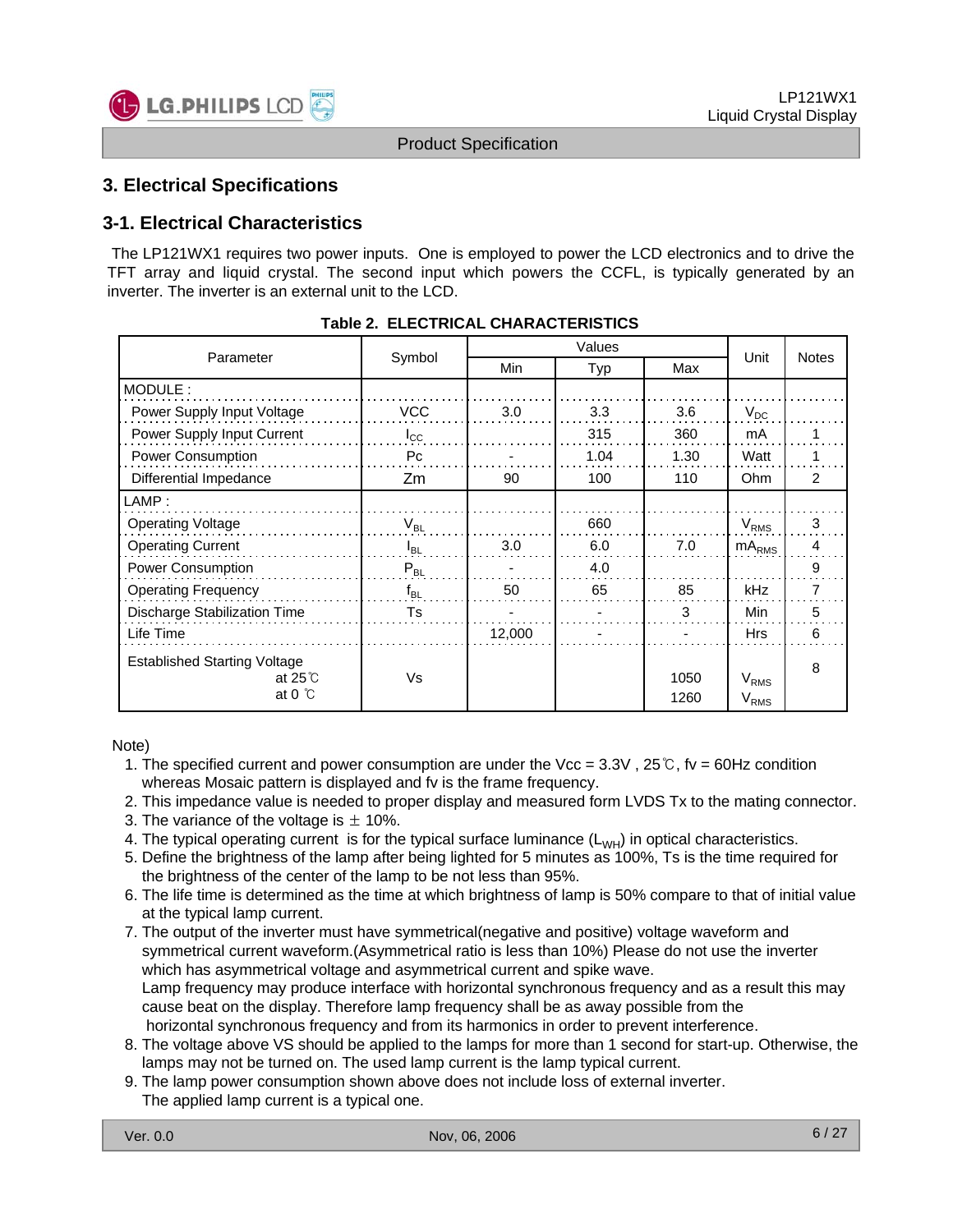

#### Note)

- 9. Requirements for a system inverter design, which is intended to have a better display performance, a better power efficiency and a more reliable lamp, are following.
	- It shall help increase the lamp lifetime and reduce leakage current.
		- a. The asymmetry rate of the inverter waveform should be less than 10%.
		- b. The distortion rate of the waveform should be within  $\sqrt{2} \pm 10\%$ . \* Inverter output waveform had better be more similar to ideal sine wave.



※ Do not attach a conducting tape to lamp connecting wire.

If the lamp wire attach to a conducting tape, TFT-LCD Module has a low luminance and the inverter has abnormal action. Because leakage current is occurred between lamp wire and conducting tape.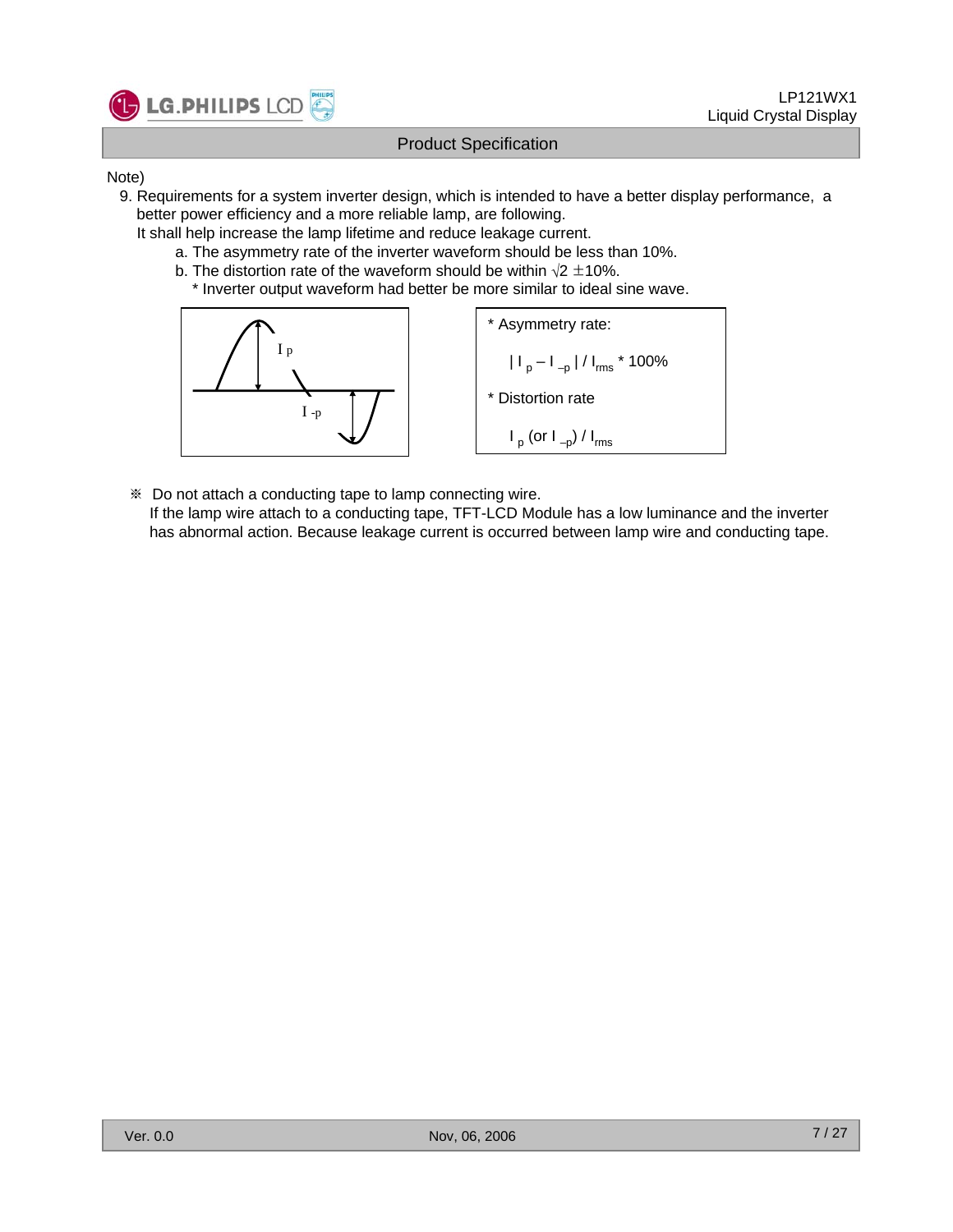

#### **3-2. Interface Connections**

This LCD employs two interface connections, a 20 pin connector is used for the module electronics interface and the other connector is used for the integral backlight system.

The electronics interface connector is a model DF19KR-20P-1H manufactured by Hirose.

#### **Table 3. MODULE CONNECTOR PIN CONFIGURATION (CN1)**

| Pin            | Symbol         | Description                            | Notes                                 |
|----------------|----------------|----------------------------------------|---------------------------------------|
|                | <b>GND</b>     | Ground                                 |                                       |
| $\overline{c}$ | <b>VCC</b>     | Power Supply, 3.3V Typ.                | [LVDS Receiver]<br>THINE, THC63LVD64A |
| 3              | <b>VCC</b>     | Power Supply, 3.3V Typ.                |                                       |
| 4              | V EEDID        | DDC 3.3V power                         | [Connector]<br>DF19KR-20P-1H (Hirose) |
| 5<br>.         | N <sub>C</sub> | Reserved - Do Not Connect              | or equivalent.                        |
| 6              | CIK EEDID      | DDC Clock                              | [Connector pin arrangement]           |
| $\overline{7}$ | DATA EEDID     | DDC Data                               | LCD rear view                         |
| 8              | $R_{IN}$ 0-    | Negative LVDS differential data input  |                                       |
| 9              | $R_{IN}$ 0+    | Positive LVDS differential data input  | 20                                    |
| 10             | GND            | Ground                                 |                                       |
| 11             | $R_{1N}$ 1-    | Negative LVDS differential data input  |                                       |
| 12             | $R_{IN}$ 1+    | Positive LVDS differential data input  |                                       |
| 13             | GND            | Ground                                 |                                       |
| 14<br>. .      | $R_{1N}$ 2-    | Negative LVDS differential data input  |                                       |
| 15             | $R_{IN}$ 2+    | Positive LVDS differential data input  |                                       |
| 16             | <b>GND</b>     | Ground                                 |                                       |
| 17             | CLKIN-         | Negative LVDS differential clock input |                                       |
| 18             | $CI$ K $IN+$   | Positive LVDS differential clock input |                                       |
| 19             | <b>GND</b>     | Ground                                 |                                       |
| 20             | <b>GND</b>     | Ground                                 |                                       |

The backlight interface connector is a model BHSR-02VS-1, manufactured by JST or Compatible. The mating connector part number is SM02B-BHSS-1 or equivalent.

#### **Table 4. BACKLIGHT CONNECTOR PIN CONFIGURATION (J3)**

| Pin | svmbol | Description                               | votes |
|-----|--------|-------------------------------------------|-------|
|     | HV     | Power supply for lamp (High voltage side) |       |
|     |        | Power supply for lamp (Low voltage side)  |       |

Notes : 1. The high voltage side terminal is colored Pink and the low voltage side terminal is Black.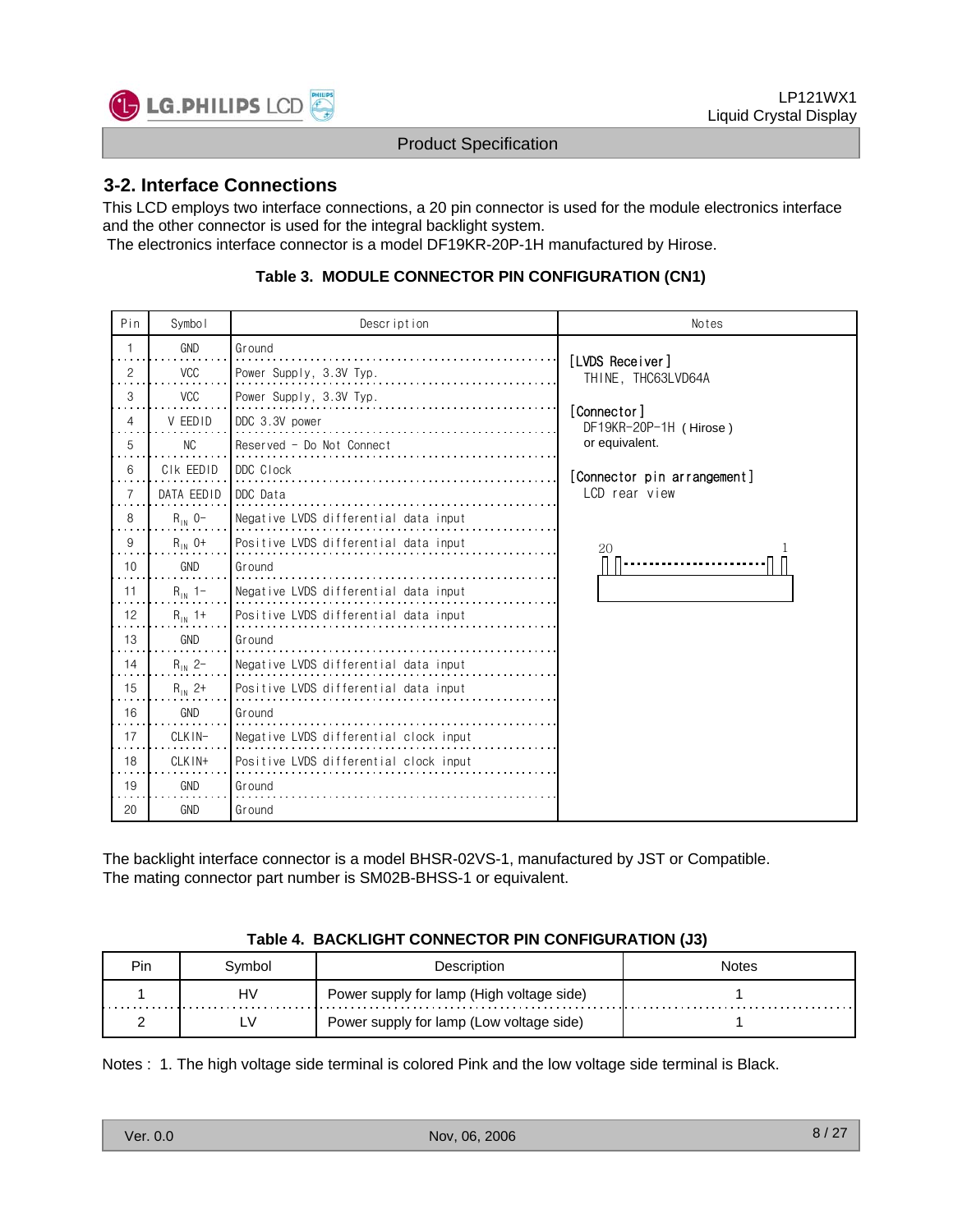

## **3-3. Signal Timing Specifications**

**C** LG. PHILIPS LCD

This is the signal timing required at the input of the User connector. All of the interface signal timing should be satisfied with the following specifications and specifications of LVDS Tx/Rx for its proper operation.

| <b>ITEM</b> | Symbol                 |             | Min  | <b>Typ</b> | Max  | Unit       | <b>Note</b> |
|-------------|------------------------|-------------|------|------------|------|------------|-------------|
| <b>DCLK</b> | Frequency<br>fCLK      |             | 66.9 | 71.0       | 75.4 | <b>MHz</b> |             |
| Hsync       | Period                 | tHP         | 1380 | 1440       | 1496 |            |             |
|             | Width                  | twh         | 44   | 48         | 66   | tCLK       |             |
|             | Active                 | twha        | 1280 | 1280       | 1280 |            |             |
| Vsync       | Period                 | <b>t</b> VP | 808  | 823        | 840  |            |             |
|             | Width                  | twy         | 2    | 6          | 6    | tHP        |             |
|             | Active                 | twva        | 800  | 800        | 800  |            |             |
| Data        | Horizontal back porch  | <b>tHBP</b> | 40   | 64         | 96   |            |             |
| Enable      | Horizontal front porch | <b>tHFP</b> | 16   | 48         | 56   | tCLK       |             |
|             | Vertical back porch    | tvBP        | 5    | 15         | 32   |            |             |
|             | Vertical front porch   | tvFP        | 1    | 2          | 2    | tHP        |             |

#### **Table 5. TIMING TABLE**

## **3-4. Signal Timing Waveforms** Condition : VCC =3.3V



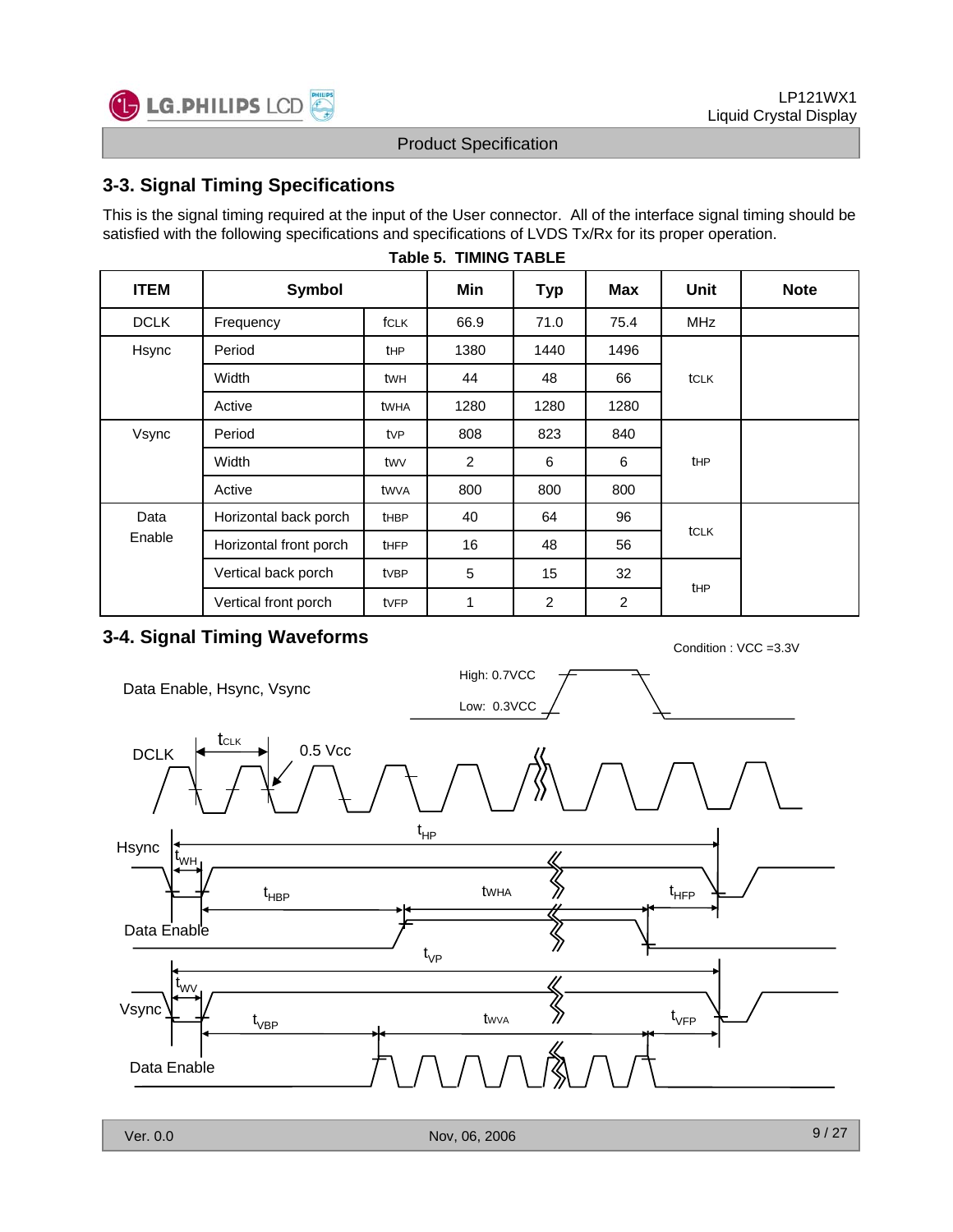## **3-5. Color Input Data Reference**

The brightness of each primary color (red,green and blue) is based on the 6-bit gray scale data input for the color ; the higher the binary input, the brighter the color. The table below provides a reference for color versus data input.

|              |                   | Input Color Data |              |                |                |                     |                |              |                |                |                |                |                |                 |           |             |              |              |            |
|--------------|-------------------|------------------|--------------|----------------|----------------|---------------------|----------------|--------------|----------------|----------------|----------------|----------------|----------------|-----------------|-----------|-------------|--------------|--------------|------------|
|              | Color             | <b>RED</b>       |              |                |                | <b>GREEN</b>        |                |              |                | <b>BLUE</b>    |                |                |                |                 |           |             |              |              |            |
|              |                   | <b>MSB</b>       |              |                |                |                     | LSB MSB        |              |                |                |                |                |                | LSB   MSB       |           |             |              |              | <b>LSB</b> |
|              |                   | <b>R5</b>        | <b>R4</b>    | R <sub>3</sub> | R <sub>2</sub> | <b>R1</b>           |                | R0 G5        | G <sub>4</sub> | G <sub>3</sub> | G <sub>2</sub> | G <sub>1</sub> | G <sub>0</sub> | <b>B</b> 5      | <b>B4</b> | <b>B3</b>   | <b>B2</b>    | <b>B</b> 1   | <b>B</b> 0 |
|              | <b>Black</b><br>. | $\mathbf 0$      | 0            | $\mathbf 0$    | 0              | $\pmb{0}$           | $\overline{0}$ | $\mathbf 0$  | 0              | 0              | 0              | 0              | 0              | $\mathbf 0$     | 0         | $\mathbf 0$ | 0            | $\mathbf 0$  | 0          |
|              | Red               | 1                | $\mathbf{1}$ | 1              | 1              | 1                   | $\mathbf 1$    | $\mathbf 0$  | 0              | 0              | 0              | 0              | $\mathbf{0}$   | $\Omega$        | 0         | $\mathbf 0$ | 0            | 0            | 0          |
|              | Green             | 0                | 0            | $\mathbf 0$    | 0              | $\pmb{0}$           | 0              | $\mathbf{1}$ | 1              | $\mathbf{1}$   | 1              | 1              | 1              | $\Omega$        | 0         | $\Omega$    | $\mathbf 0$  | $\mathbf 0$  | 0          |
| Basic        | Blue              | 0                | 0            | 0              | 0              | 0                   | 0              | 0            | 0              | 0              | 0              | 0              | 0              | $\mathbf{1}$    | 1         | 1           | 1            | 1            | 1          |
| Color        | Cyan              | 0                | 0            | $\mathbf 0$    | $\Omega$       | $\mathbf 0$         | 0              | $\mathbf{1}$ | 1              | $\mathbf{1}$   | $\mathbf{1}$   | 1              | 1              | 1               | 1         | 1           | 1            | 1            | 1          |
|              | Magenta           | 1                | 1            | 1              | 1              | 1                   | 1              | $\mathbf 0$  | 0              | 0              | 0              | 0              | 0              | 1               | 1         | 1           |              | 1            | 1          |
|              | Yellow            | 1                | $\mathbf{1}$ | 1              | 1              | 1                   |                | 111          | 1              | 1              | $\mathbf{1}$   | 1              | 1              | $\mathbf 0$     | 0         | 0           | 0            | 0            | 0          |
|              | White             | $\mathbf{1}$     | $\mathbf{1}$ | 1              | 1              | $\mathbf{1}$        | 1 <sup>1</sup> | 1            | 1              | $\mathbf{1}$   | 1              | 1              | 1 I            | $\overline{1}$  | 1         | 1           | $\mathbf{1}$ | $\mathbf{1}$ | 1          |
|              | RED (00)          | $\mathbf 0$      | 0            | $\pmb{0}$      | 0              | $\mathsf{O}\xspace$ | $\circ$        | l o          | 0              | $\mathbf 0$    | 0              | 0              | $\overline{0}$ | $\overline{0}$  | 0         | $\mathbf 0$ | $\mathbf 0$  | $\mathbf 0$  | 0          |
|              | RED (01)          | 0                | $\mathbf 0$  | $\mathbf 0$    | $\Omega$       | $\mathbf 0$         | $\mathbf{1}$   | $\mathbf 0$  | 0              | $\mathbf 0$    | 0              | $\mathbf 0$    | 0              | $\Omega$        | 0         | $\mathbf 0$ | $\mathbf 0$  | $\mathbf 0$  | 0          |
| <b>RED</b>   | $\cdot$           |                  |              |                |                |                     |                |              |                |                |                |                |                |                 |           |             |              |              |            |
|              | RED (62)          | 1                | 1            | 1              |                | 1                   | 0              | 0            | 0              | 0              | 0              | 0              | 0              | $\mathbf 0$     | 0         | 0           | 0            | 0            | 0          |
|              | RED (63)          | 1                | $\mathbf{1}$ | 1              | 1              | $\mathbf{1}$        | 1 <sup>1</sup> | $\mathbf 0$  | 0              | 0              | 0              | 0              |                | 0 <sup>10</sup> | 0         | 0           | $\mathbf 0$  | $\mathbf 0$  | 0          |
|              | <b>GREEN (00)</b> | $\mathbf 0$      | $\mathbf 0$  | $\pmb{0}$      | 0              | $\mathsf{O}\xspace$ |                | 0 0          | 0              | $\pmb{0}$      | 0              | $\mathbf 0$    |                | 0 0             | 0         | 0           | 0            | $\mathbf 0$  | 0          |
|              | <b>GREEN (01)</b> | $\mathbf 0$      | $\mathbf 0$  | $\mathbf 0$    | $\Omega$       | $\pmb{0}$           | 0              | $\mathbf 0$  | 0              | $\pmb{0}$      | $\pmb{0}$      | $\mathbf 0$    | 1              | $\mathbf 0$     | 0         | $\mathbf 0$ | 0            | $\mathbf 0$  | 0          |
| <b>GREEN</b> | $\ddotsc$         |                  |              |                |                |                     |                |              |                |                |                |                |                |                 |           |             |              |              |            |
|              | <b>GREEN (62)</b> | 0                | 0            | 0              | 0              | $\pmb{0}$           | 0              | $\mathbf{1}$ | 1              | 1              | 1              | 1              | 0              | 0               | $\pmb{0}$ | 0           | 0            | $\pmb{0}$    | 0          |
|              | <b>GREEN (63)</b> | 0                | 0            | $\mathbf 0$    | 0              | $\mathbf 0$         | 01             | $\mathbf{1}$ | 1              | $\mathbf{1}$   | 1              | 1              | 1              | 0               | 0         | 0           | 0            | 0            | 0          |
|              | <b>BLUE (00)</b>  | $\pmb{0}$        | $\pmb{0}$    | $\pmb{0}$      | 0              | $\mathsf{O}\xspace$ |                | 0 0          | 0              | $\mathbf 0$    | 0              | $\pmb{0}$      | $\overline{0}$ | $\overline{0}$  | 0         | 0           | 0            | $\mathbf 0$  | 0          |
|              | <b>BLUE (01)</b>  | $\mathbf 0$      | $\mathbf 0$  | $\pmb{0}$      | 0              | $\pmb{0}$           | 0              | $\mathbf 0$  | 0              | $\pmb{0}$      | 0              | $\mathbf 0$    | 0              | $\mathbf 0$     | 0         | 0           | $\mathbf 0$  | $\mathbf 0$  | 1          |
| <b>BLUE</b>  | $\cdots$          |                  |              |                |                |                     |                |              |                |                |                |                |                |                 |           |             |              |              |            |
|              | <b>BLUE (62)</b>  | 0                | 0            | 0              | 0              | $\mathbf 0$         |                | 010          | 0              | 0              | 0              | 0              | 011            |                 | 1         | 1           |              | 1            | 0          |
|              | <b>BLUE (63)</b>  | 0                | 0            | $\mathbf 0$    | 0              | $\mathbf 0$         | 0              | $\mathbf 0$  | 0              | 0              | 0              | 0              | 011            |                 | 1         | 1           | 1            | 1            | 1          |
|              |                   |                  |              |                |                |                     |                |              |                |                |                |                |                |                 |           |             |              |              |            |

#### **Table 6. COLOR DATA REFERENCE**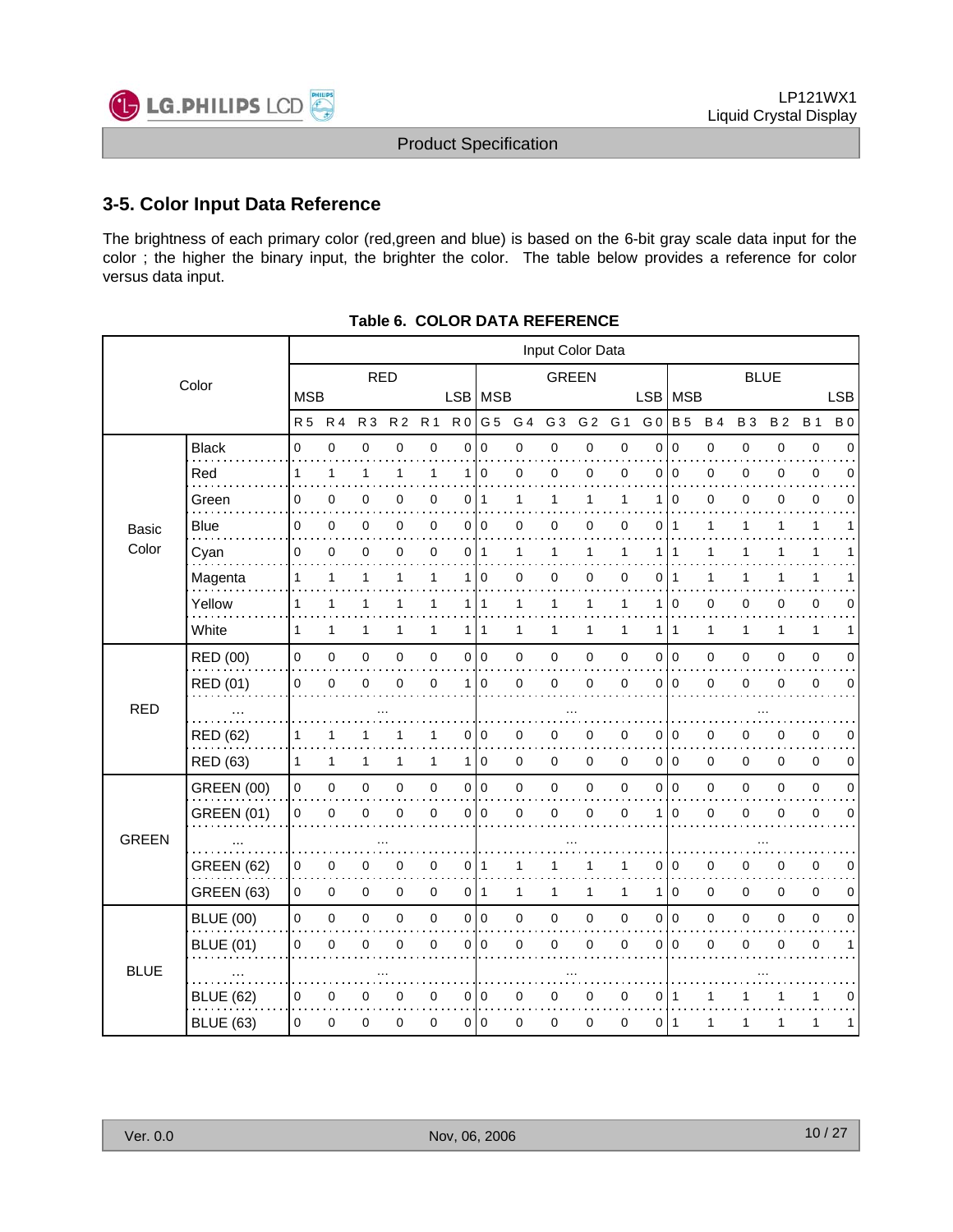

### **3-6. Power Sequence**



#### **Table 7. POWER SEQUENCE TABLE**

| Parameter      | Value |      |      | Units |
|----------------|-------|------|------|-------|
|                | Min.  | Typ. | Max. |       |
| $T_{1}$        |       |      | 10   | (ms)  |
| T <sub>2</sub> | 0     |      | 50   | (ms)  |
| $T_3$          | 200   |      |      | (ms)  |
| ${\sf T}_4$    | 200   | ۰    |      | (ms)  |
| $T_5$          | 0     | -    | 50   | (ms)  |
| $T_6$          | 0     |      | 10   | (ms)  |
| T <sub>7</sub> | 500   |      |      | (ms)  |

#### Note)

- 1. Please avoid floating state of interface signal at invalid period.
- 2. When the interface signal is invalid, be sure to pull down the power supply for LCD VCC to 0V.
- 3. Lamp power must be turn on after power supply for LCD and interface signal are valid.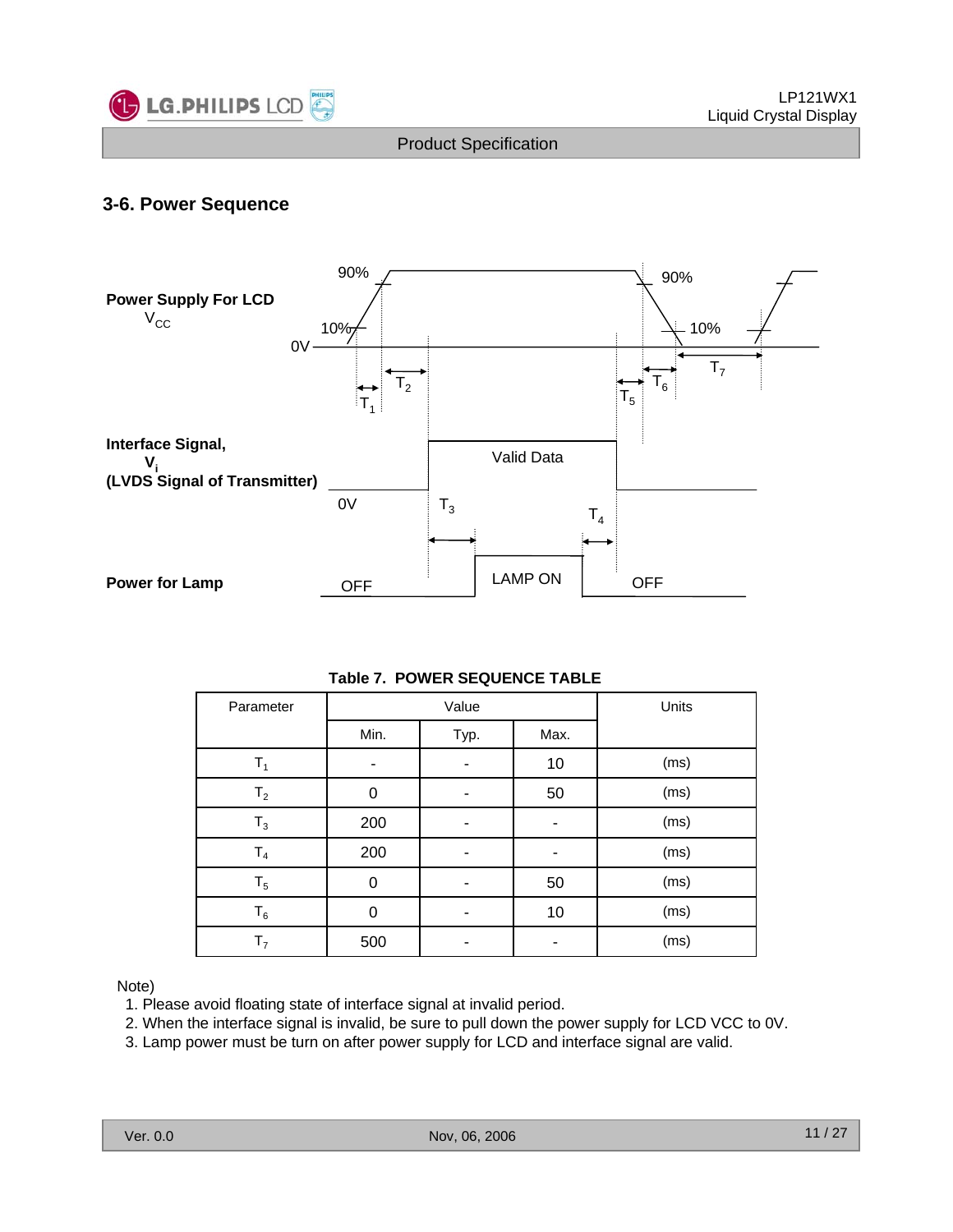

## **4. Optical Specification**

Optical characteristics are determined after the unit has been 'ON' and stable for approximately 30 minutes in a dark environment at 25°C. The values specified are at an approximate distance 50cm from the LCD surface at a viewing angle of  $\Phi$  and  $\Theta$  equal to 0°.

FIG. 1 presents additional information concerning the measurement equipment and method.



#### **FIG. 1 Optical Characteristic Measurement Equipment and Method**

#### **Table 8. OPTICAL CHARACTERISTICS**

Ta=25°C, VCC=3.3V, fv=60Hz,  $f_{C-K}$ = 71.0MHz, lout = 6.0mA

|                              |                 |            |        | ◡└い        |                   |                |  |
|------------------------------|-----------------|------------|--------|------------|-------------------|----------------|--|
|                              |                 |            | Values |            |                   |                |  |
| Parameter                    | Symbol          | <b>Min</b> | Typ    | <b>MAx</b> | <b>Units</b>      | <b>Notes</b>   |  |
| <b>Contrast Ratio</b>        | CR              | 210        | 300    |            |                   |                |  |
| Surface Luminance, white     | $L_{WH}$        | 170        | 200    |            | cd/m <sup>2</sup> | $\overline{c}$ |  |
| Luminance Variation          | $\delta$ white  |            |        | 2.0        |                   | 3              |  |
| Response Time                |                 |            |        |            |                   | 4              |  |
| Rise Time+Decay Time         | $Tr_{R+}Tr_{D}$ |            | 25     | 45         | ms                |                |  |
| <b>Color Coordinates</b>     |                 |            |        |            |                   | $\pm 0.03$     |  |
| <b>RED</b>                   | RX              | 0.562      | 0.592  | 0.622      |                   |                |  |
|                              | <b>RY</b>       | 0.314      | 0.344  | 0.374      |                   |                |  |
| <b>GREEN</b>                 | <b>GX</b>       | 0.300      | 0.330  | 0.360      |                   |                |  |
|                              | GY              | 0.514      | 0.544  | 0.574      |                   |                |  |
| <b>BLUE</b>                  | BX              | 0.129      | 0.159  | 0.189      |                   |                |  |
|                              | BY              | 0.117      | 0.147  | 0.177      |                   |                |  |
| <b>WHITE</b>                 | <b>WX</b>       | 0.283      | 0.313  | 0.343      |                   |                |  |
|                              | <b>WY</b>       | 0.299      | 0.329  | 0.359      |                   |                |  |
| Viewing Angle                |                 |            |        |            |                   | 5              |  |
| x axis, right( $\Phi$ =0°)   | $\Theta$ r      | 40         |        |            | degree            |                |  |
| x axis, left ( $\Phi$ =180°) | $\Theta$        | 40         |        |            | degree            |                |  |
| y axis, up ( $\Phi$ =90°)    | $\Theta$ u      | 10         |        |            | degree            |                |  |
| y axis, down ( $\Phi$ =270°) | $\Theta$ d      | 30         |        |            | degree            |                |  |
| <b>Gray Scale</b>            |                 |            |        |            |                   | 6              |  |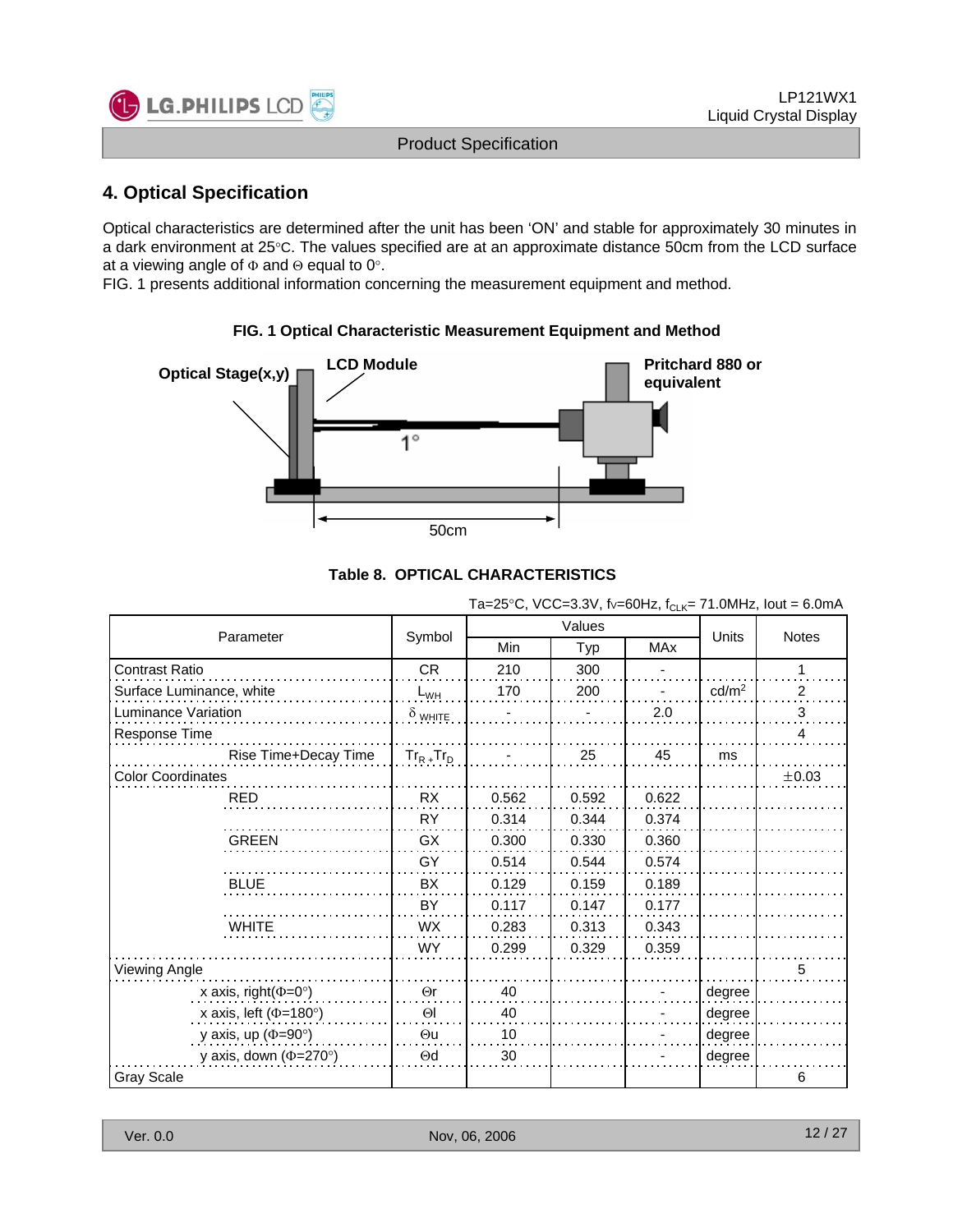

Note)

1. Contrast Ratio(CR) is defined mathematically as

Surface Luminance with all white pixels

Contrast Ratio =

Surface Luminance with all black pixels

- 2. Surface luminance is the 5point (1~5)average across the LCD surface 50cm from the surface with all pixels displaying white. For more information see FIG 2. When  $I_{BI} = 6.0$ mA,  $L_{WH} = 200$ cd/m<sup>2</sup>(typ.)
- 3. Luminance % uniformity is measured for 13 point For more information see FIG 2.  $\delta$  WHITE = Maximum(LN1,LN2, ..... LN13)  $\div$  Minimum(LN1,LN2, ..... LN13)
- 4. Response time is the time required for the display to transition from white to black (rise time,  $Tr_R$ ) and from black to white(Decay Time,  $Tr_D$ ). For additional information see FIG 3.
- 5. Viewing angle is the angle at which the contrast ratio is greater than 10. The angles are determined for the horizontal or x axis and the vertical or y axis with respect to the z axis which is normal to the LCD surface. For more information see FIG 4.

6. Gray scale specification  $* f_V = 60 Hz$ 

| <b>Gray Level</b> | Luminance [%] (Typ)                                              |
|-------------------|------------------------------------------------------------------|
|                   | 0.28                                                             |
|                   | 1.60                                                             |
| L15               |                                                                  |
| L23               | 10.9                                                             |
| L31               | - 18.7                                                           |
| L <sub>39</sub>   | $\begin{array}{ c c c c }\n\hline\n&30.4 \\ \hline\n\end{array}$ |
| l 47              | -46.4                                                            |
| L <sub>55</sub>   | 67.2                                                             |
| -63               | 100.0                                                            |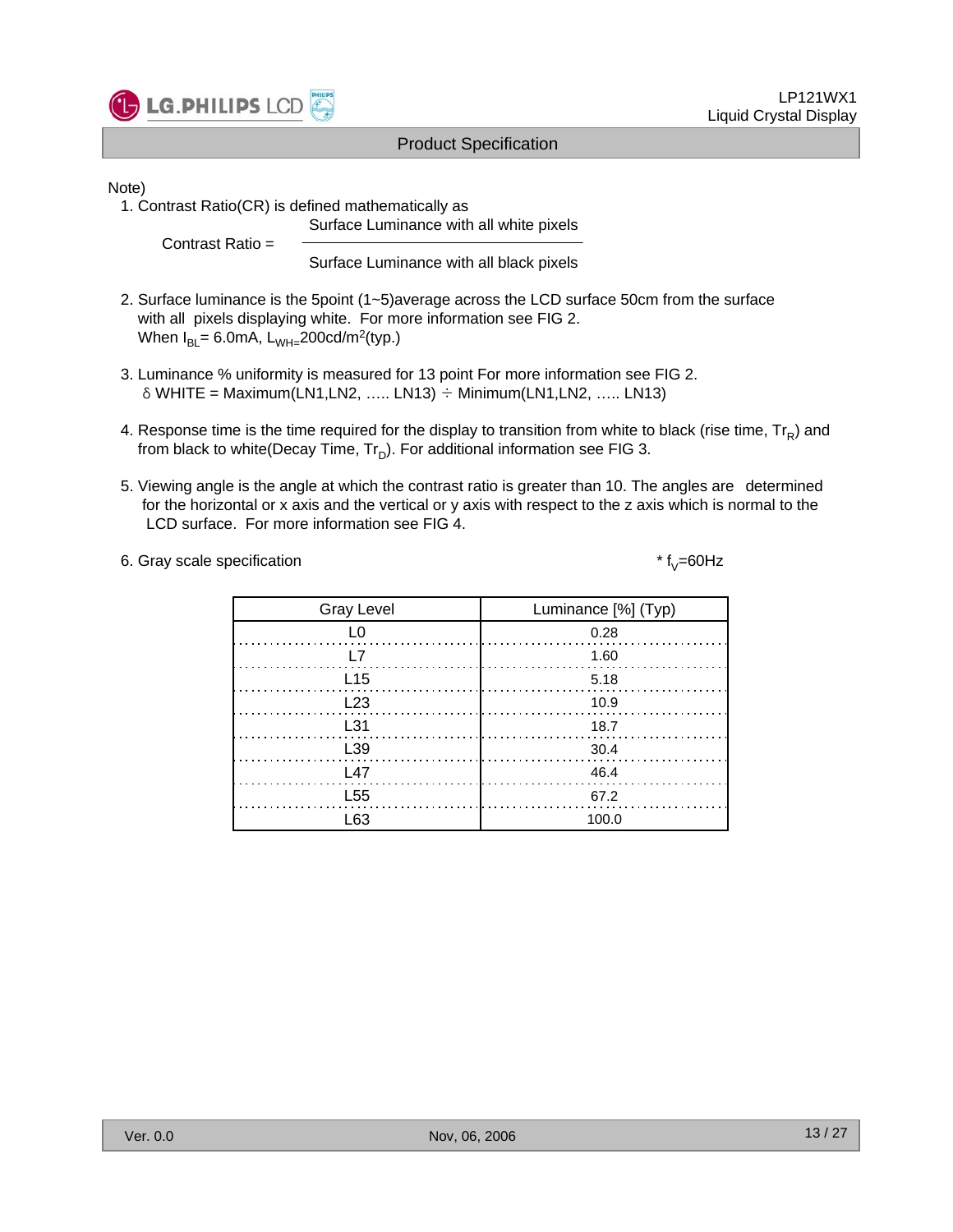

#### **FIG. 2 Luminance**



<measuring point for surface luminance & measuring point for luminance variation>

#### **FIG. 3 Response Time**

The response time is defined as the following figure and shall be measured by switching the input signal for "black" and "white".

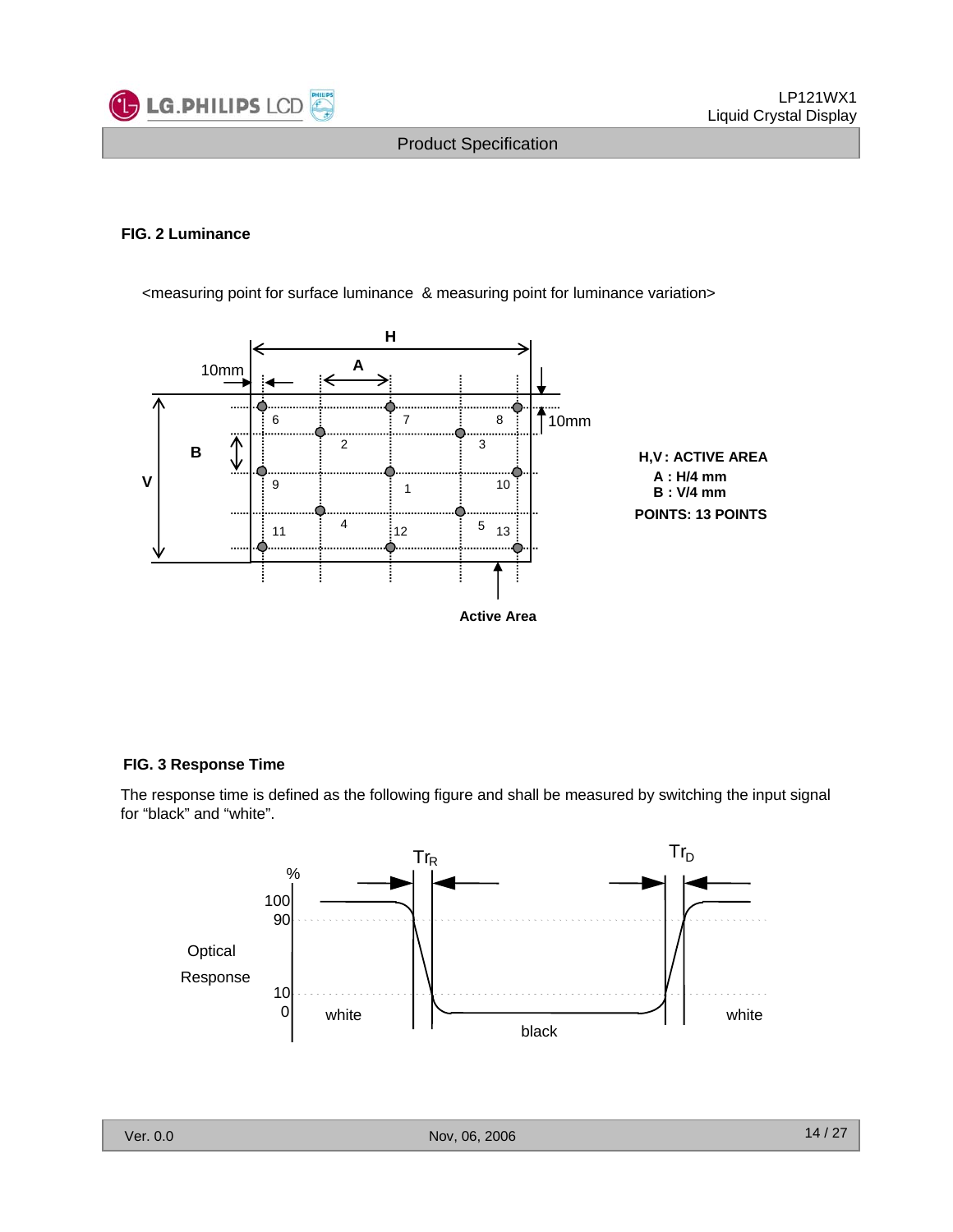

#### **FIG. 4 Viewing angle**

<Dimension of viewing angle range>

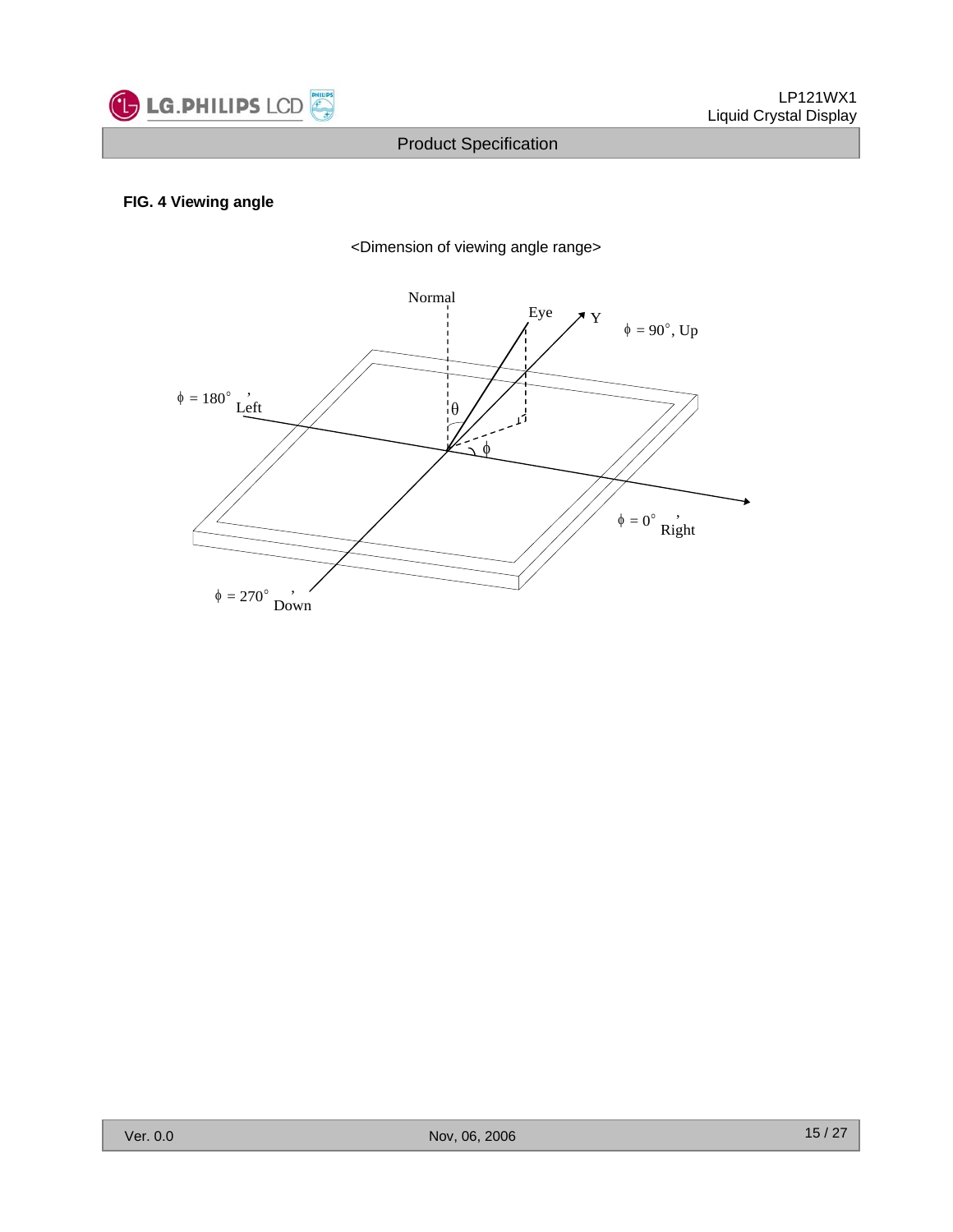

## **5. Mechanical Characteristics**

The contents provide general mechanical characteristics for the model LP121WX1. In addition the figures in the next page are detailed mechanical drawing of the LCD.

|                     | Horizontal                                                      | $275.8 \pm 0.5$ mm  |  |  |  |
|---------------------|-----------------------------------------------------------------|---------------------|--|--|--|
| Outline Dimension   | Vertical                                                        | $178.0 \pm 0.5$ mm  |  |  |  |
|                     | Depth                                                           | $5.0$ (Max)         |  |  |  |
| Bezel Area          | Horizontal                                                      | $264.76 \pm 0.5$ mm |  |  |  |
|                     | Vertical                                                        | $166.6 \pm 0.5$ mm  |  |  |  |
|                     | Horizontal                                                      | 261.12 mm           |  |  |  |
| Active Display Area | Vertical                                                        | 163.2 mm            |  |  |  |
| Weight              | 260g (MAX)                                                      |                     |  |  |  |
| Surface Treatment   | Hard coating(3H)<br>Anti-glare treatment of the front polarizer |                     |  |  |  |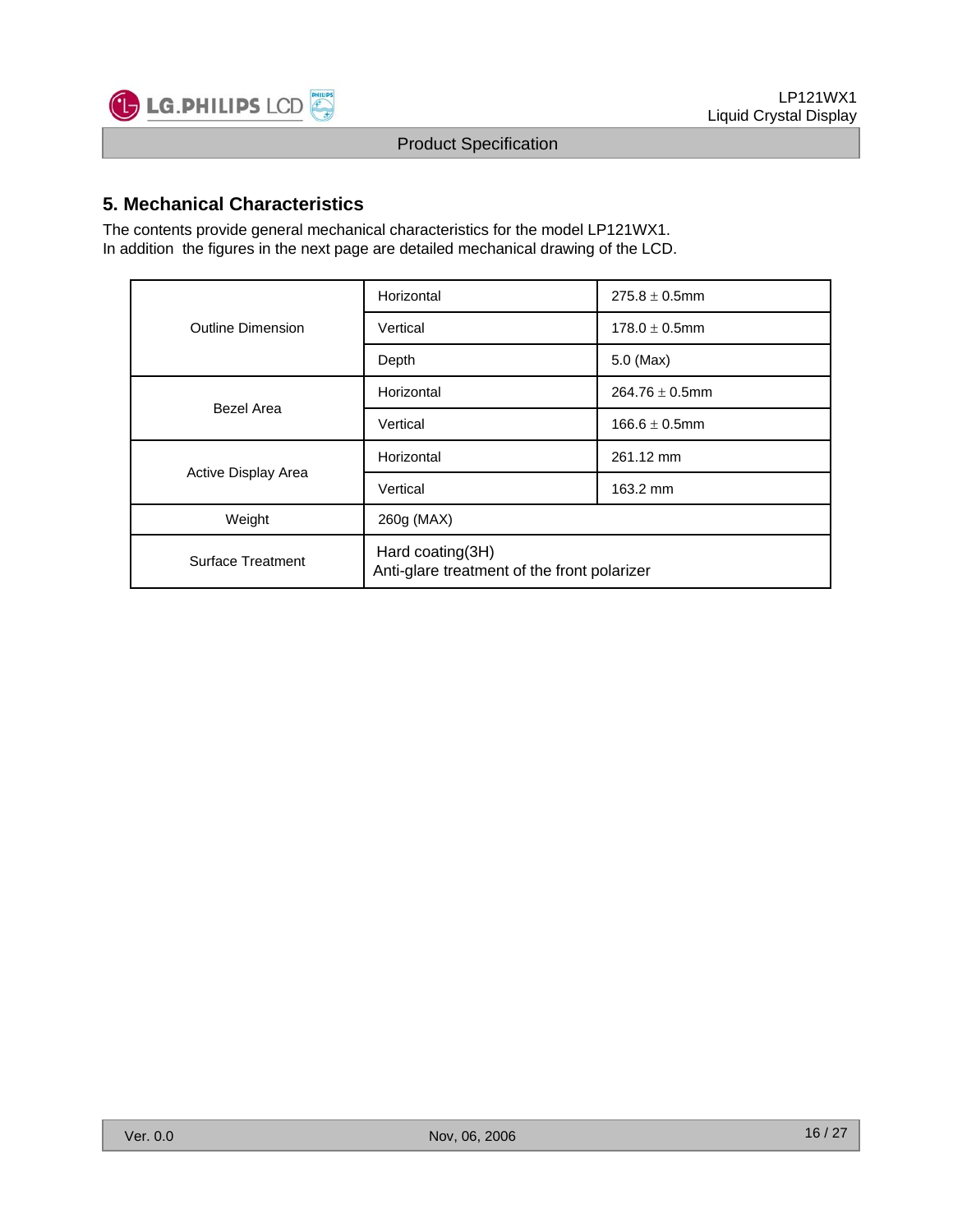



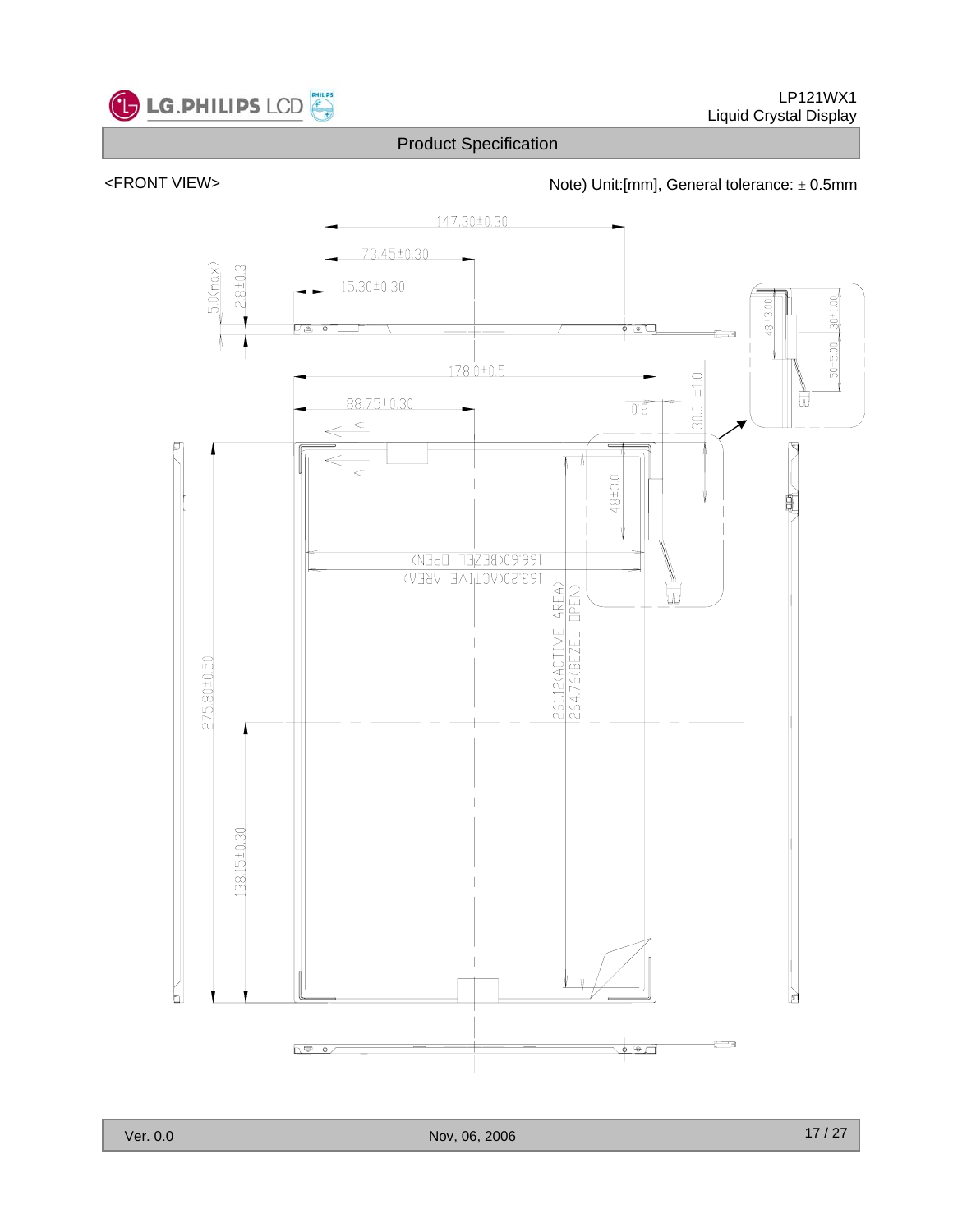

<REAR VIEW> <next and the Note) Unit:[mm], General tolerance: ± 0.5mm

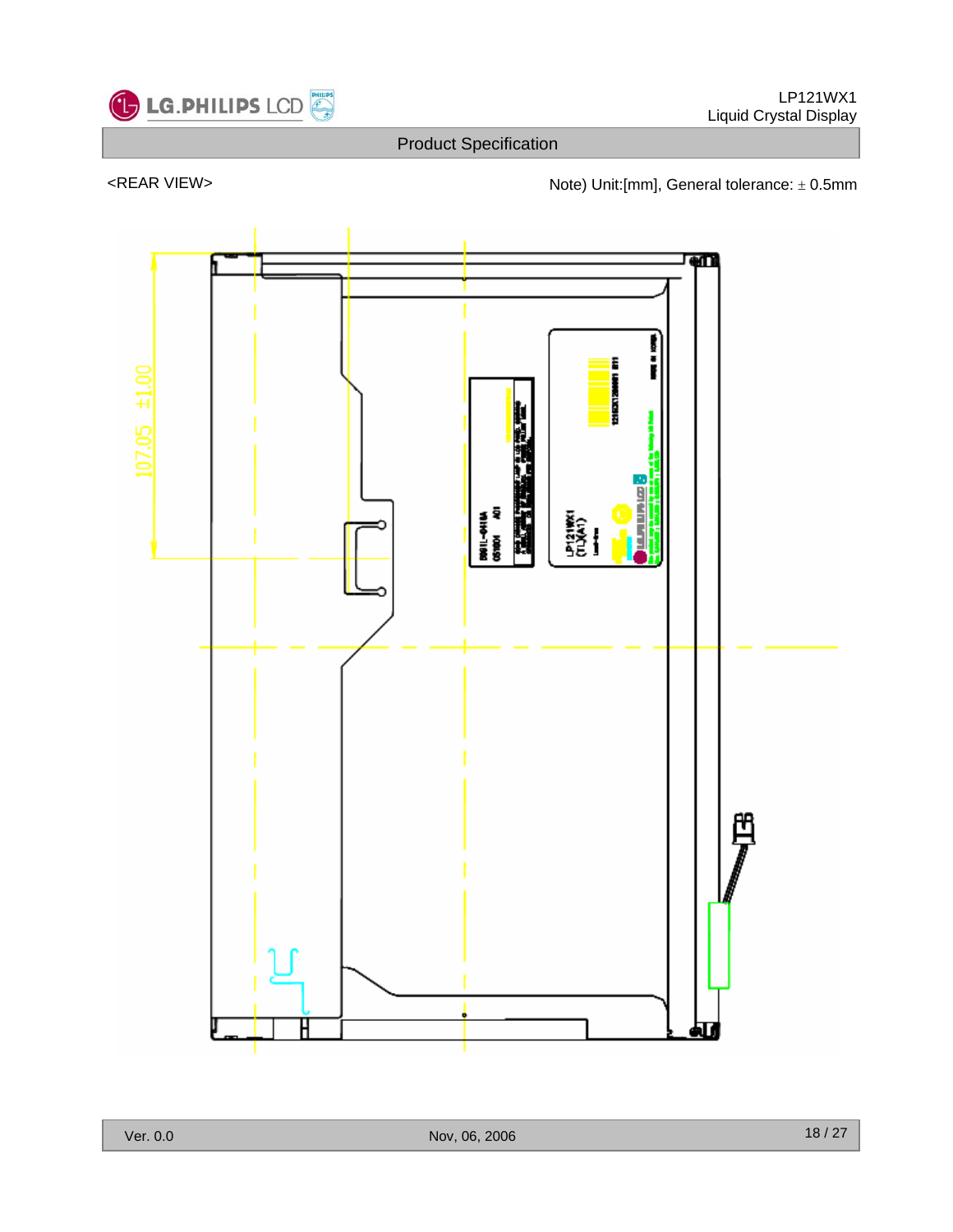

[ DETAIL DESCRIPTION OF SIDE MOUNTING SCREW ]



## **\*Screw Torque (4 point): Max. 2Kgf.Cm**

## **\*Mounting SCREW Depth : 1.8mm max**

Note) Unit:[mm], General tolerance: ± 0.5mm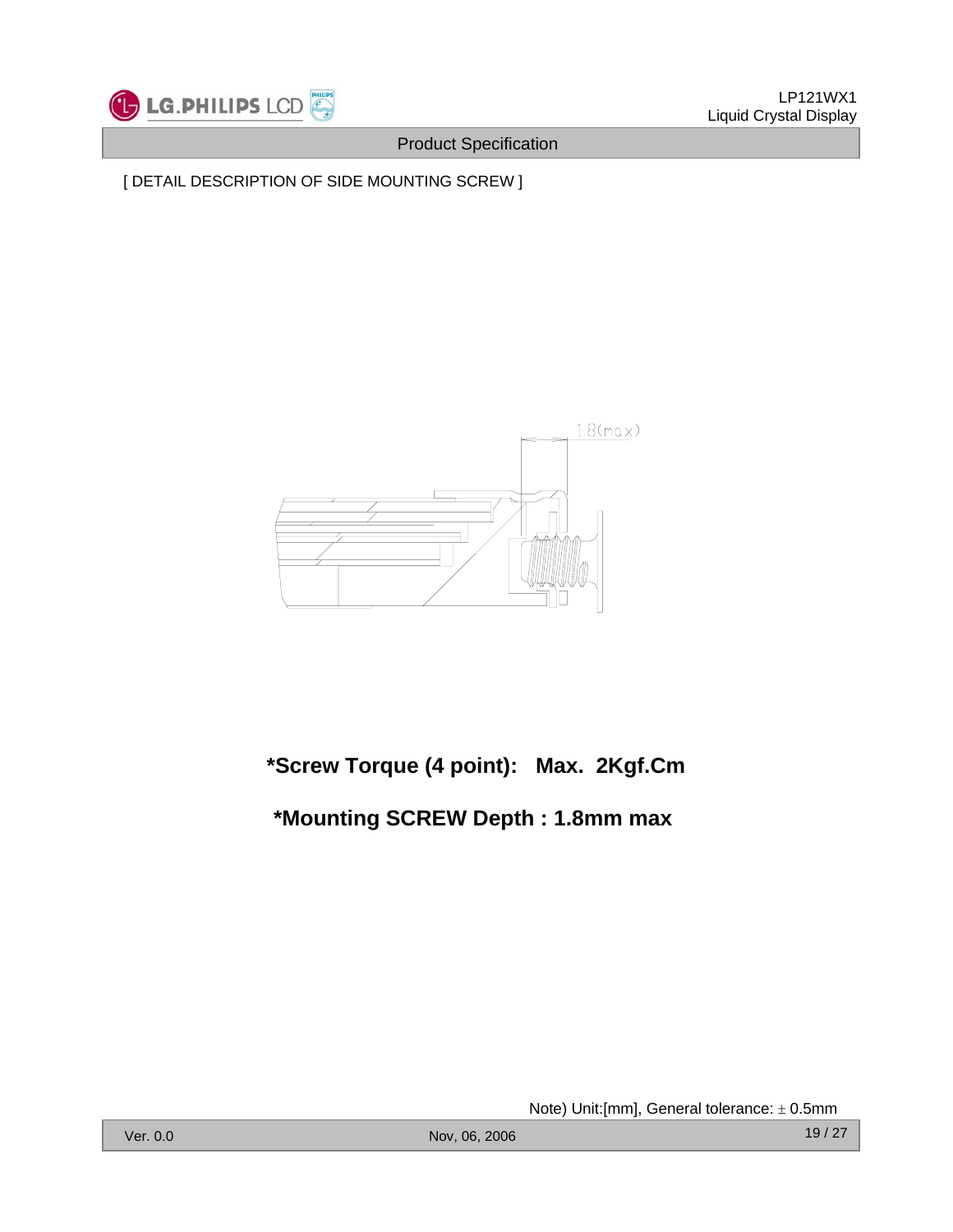

## **6. Reliability**

Environment test condition

LG.PHILIPS LCD

| No.            | Test Item                                   | Conditions                                                                                                                                                                                                                                                                                                                                                                                                    |  |  |  |  |  |
|----------------|---------------------------------------------|---------------------------------------------------------------------------------------------------------------------------------------------------------------------------------------------------------------------------------------------------------------------------------------------------------------------------------------------------------------------------------------------------------------|--|--|--|--|--|
| 1              | High temperature storage test               | Ta= 60°C, 240h                                                                                                                                                                                                                                                                                                                                                                                                |  |  |  |  |  |
| 2              | Low temperature storage test                | Ta= -20°C, 240h                                                                                                                                                                                                                                                                                                                                                                                               |  |  |  |  |  |
| 3              | High temperature operation test             | Ta= 50°C, 50%RH, 240h                                                                                                                                                                                                                                                                                                                                                                                         |  |  |  |  |  |
| 4              | Low temperature operation test              | Ta= 0°C, 240h                                                                                                                                                                                                                                                                                                                                                                                                 |  |  |  |  |  |
| 5              | Vibration test (non-operating)              | Sine wave, $5 \sim 150$ Hz, 1.5G, 0.37 oct/min<br>3 axis, 30 min/axis                                                                                                                                                                                                                                                                                                                                         |  |  |  |  |  |
| 6              | Shock test (non-operating)                  | - No functional or cosmetic defects following a shock<br>to all 6 sides delivering at least 180 G in a half sine<br>pulse no longer than 2 ms to the display module<br>- No functional defects following a shock delivering<br>at least 200 g in a half sine pulse no longer than 2<br>ms to each of 6 sides. Each of the 6 sides will be<br>shock tested with one each display, for a total of 6<br>displays |  |  |  |  |  |
| $\overline{7}$ | Altitude<br>operating<br>storage / shipment | $0 \sim 10,000$ feet (3,048m) 24Hr<br>$0 \sim 40,000$ feet (12,192m) 24Hr                                                                                                                                                                                                                                                                                                                                     |  |  |  |  |  |

#### { Result Evaluation Criteria }

There should be no change which might affect the practical display function when the display quality test is conducted under normal operating condition.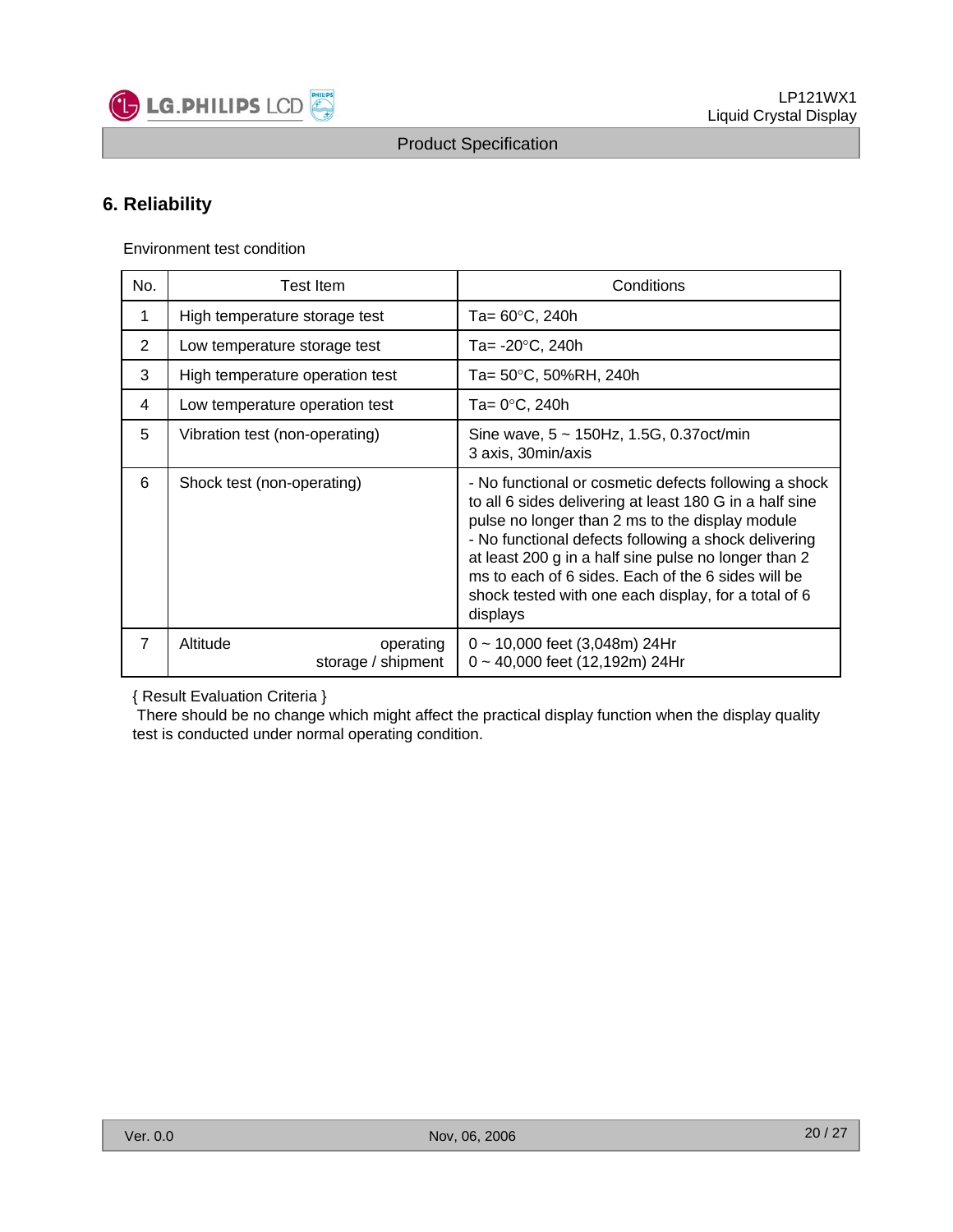

### **7. International Standards**

#### **7-1. Safety**

a) UL 1950 Third Edition, Underwriters Laboratories, Inc. Jan. 28, 1995.

Standard for Safety of Information Technology Equipment Including Electrical Business Equipment.

b) CAN/CSA C22.2 No. 950-95 Third Edition, Canadian Standards Association, Jan. 28, 1995.

Standard for Safety of Information Technology Equipment Including Electrical Business Equipment.

c) EN 60950 : 1992+A1: 1993+A2: 1993+A3: 1995+A1: 1997+A11: 1997

IEC 950 : 1991+A1: 1992+A2: 1993+A3: 1995+A1: 1996

European Committee for Electrotechnical Standardization(CENELEC)

EUROPEAN STANDARD for Safety of Information Technology Equipment Including Electrical Business Equipment.

#### **7-2. EMC**

a) ANSI C63.4 "Methods of Measurement of Radio-Noise Emissions from Low-Voltage Electrical and Electrical Equipment in the Range of 9kHZ to 40GHz. "American National Standards Institute(ANSI), 1992

b) C.I.S.P.R "Limits and Methods of Measurement of Radio Interface Characteristics of Information Technology Equipment." International Special Committee on Radio Interference.

c) EN 55022 "Limits and Methods of Measurement of Radio Interface Characteristics of Information Technology Equipment." European Committee for Electrotechnical Standardization.(CENELEC), 1998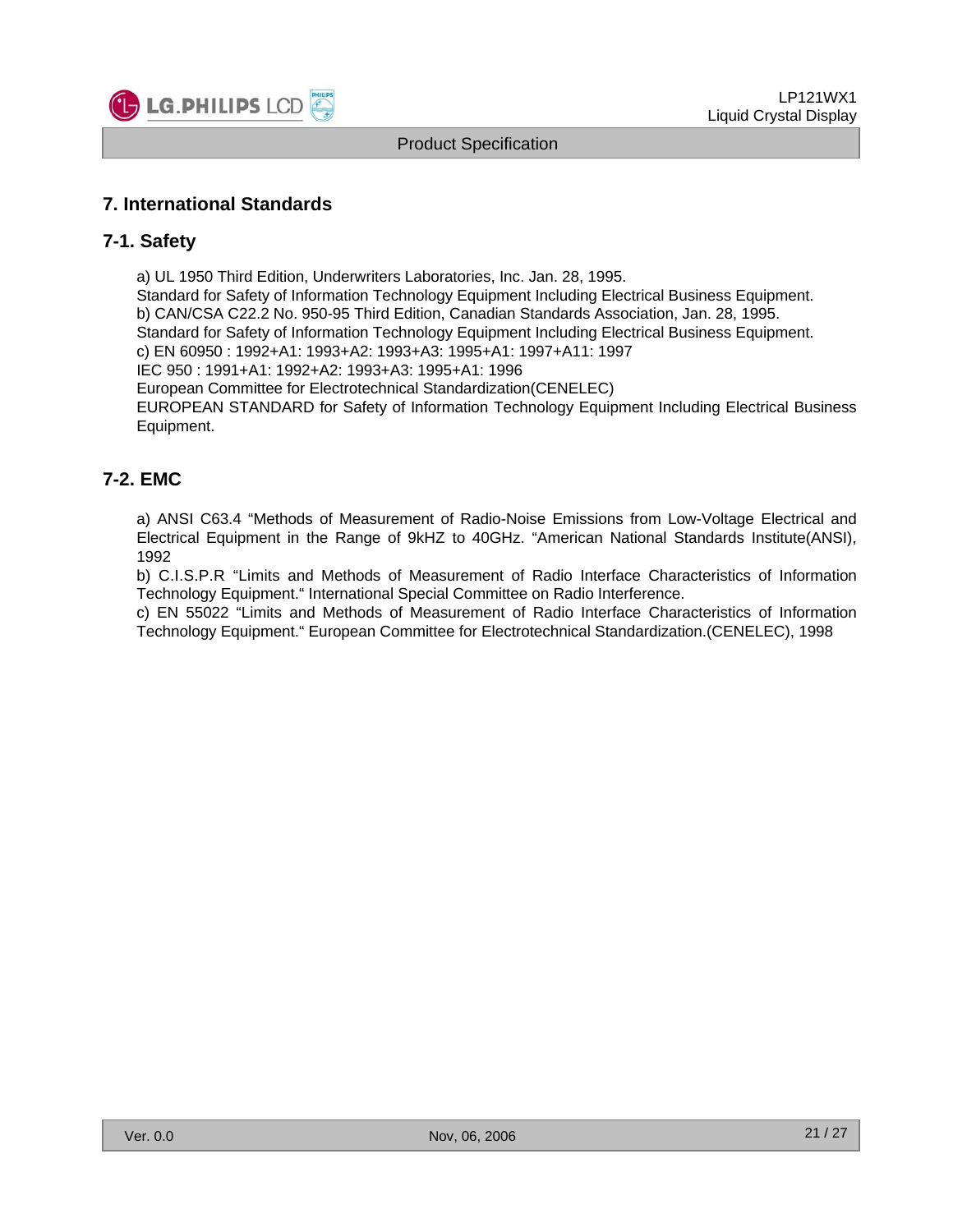

## **8. Packing**

#### **8-1. Designation of Lot Mark**

a) Lot Mark



A,B,C : SIZE(INCH) D : YEAR

- 
- 

E : MONTH F : FACTORY CODE G : ASSEMBLY CODE H, I, J, K, L, M : SERIAL NO.

#### **Note**

#### 1. YEAR

| Year | 2001 | 2002 | 2003 | 2004 | 2005 | 2006 | 2007 | 2008 | 2009 | 2010 |
|------|------|------|------|------|------|------|------|------|------|------|
| Mark |      |      |      |      |      |      |      |      |      |      |

#### 2. MONTH

| Month | Jan | Feb | Mar | Apr | May | Jun | Jul | Aug<br>J | Sep | Oct | Nov | Dec |
|-------|-----|-----|-----|-----|-----|-----|-----|----------|-----|-----|-----|-----|
| Mark  |     | -   |     |     |     |     |     |          |     |     | ∽   |     |

#### 3. FACTORY CODE

| <b>Factory Code</b> | <b>LPL Gumi</b> |  | <b>HEESUNG</b> |  |  |
|---------------------|-----------------|--|----------------|--|--|
| Mark                |                 |  |                |  |  |

#### 4. SERIAL NO.

```
Mark 100001~199999, 200001~299999, 300001~399999, …., A00001~A99999, ….., Z00001~Z99999
```
#### b) Location of Lot Mark

Serial No. is printed on the label. The label is attached to the backside of the LCD module. This is subject to change without prior notice.

#### **8-2. Packing Form**

- a) Package quantity in one box : 30 pcs
- b) Box Size : 473mm ×346mm ×274mm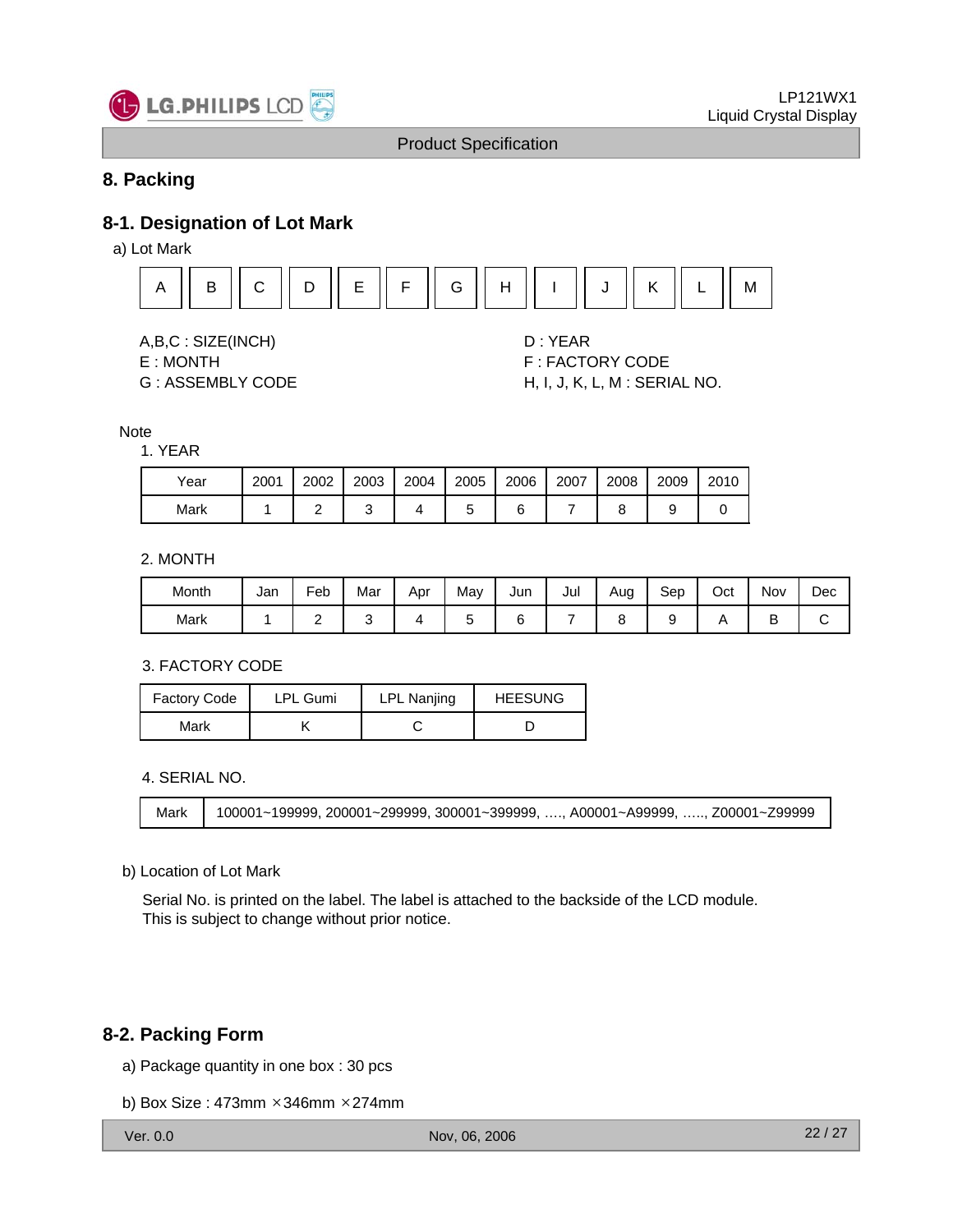

### **9. PRECAUTIONS**

Please pay attention to the followings when you use this TFT LCD module.

## **9-1. MOUNTING PRECAUTIONS**

- (1) You must mount a module using holes arranged in four corners or four sides.
- (2) You should consider the mounting structure so that uneven force (ex. Twisted stress) is not applied to the module. And the case on which a module is mounted should have sufficient strength so that external force is not transmitted directly to the module.
- (3) Please attach the surface transparent protective plate to the surface in order to protect the polarizer. Transparent protective plate should have sufficient strength in order to the resist external force.
- (4) You should adopt radiation structure to satisfy the temperature specification.
- (5) Acetic acid type and chlorine type materials for the cover case are not desirable because the former generates corrosive gas of attacking the polarizer at high temperature and the latter causes circuit break by electro-chemical reaction.
- (6) Do not touch, push or rub the exposed polarizers with glass, tweezers or anything harder than HB pencil lead. And please do not rub with dust clothes with chemical treatment. Do not touch the surface of polarizer for bare hand or greasy cloth.(Some cosmetics are detrimental
- to the polarizer.) (7) When the surface becomes dusty, please wipe gently with absorbent cotton or other soft materials like chamois soaks with petroleum benzene. Normal-hexane is recommended for cleaning the adhesives
- used to attach front / rear polarizers. Do not use acetone, toluene and alcohol because they cause chemical damage to the polarizer.
- (8) Wipe off saliva or water drops as soon as possible. Their long time contact with polarizer causes deformations and color fading.
- (9) Do not open the case because inside circuits do not have sufficient strength.

#### **9-2. OPERATING PRECAUTIONS**

- (1) The spike noise causes the mis-operation of circuits. It should be lower than following voltage :  $V=\pm 200$ mV(Over and under shoot voltage)
- (2) Response time depends on the temperature.(In lower temperature, it becomes longer.)
- (3) Brightness depends on the temperature. (In lower temperature, it becomes lower.) And in lower temperature, response time(required time that brightness is stable after turned on) becomes longer.
- (4) Be careful for condensation at sudden temperature change. Condensation makes damage to polarizer or electrical contacted parts. And after fading condensation, smear or spot will occur.
- (5) When fixed patterns are displayed for a long time, remnant image is likely to occur.
- (6) Module has high frequency circuits. Sufficient suppression to the electromagnetic interference shall be done by system manufacturers. Grounding and shielding methods may be important to minimized the interference.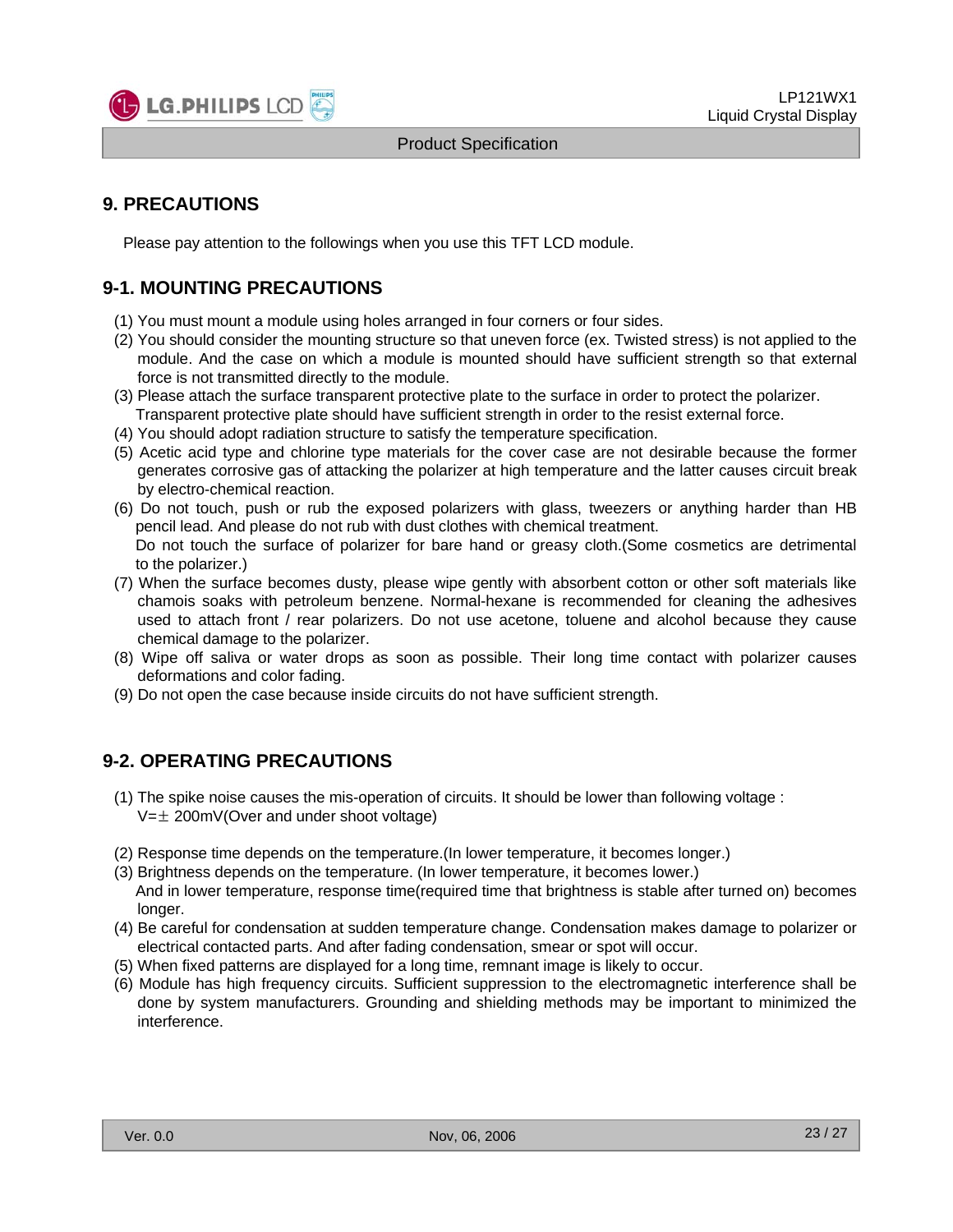#### **9-3. ELECTROSTATIC DISCHARGE CONTROL**

Since a module is composed of electronic circuits, it is not strong to electrostatic discharge. Make certain that treatment persons are connected to ground through wrist band etc. And don't touch interface pin directly.

## **9-4. PRECAUTIONS FOR STRONG LIGHT EXPOSURE**

Strong light exposure causes degradation of polarizer and color filter.

## **9-5. STORAGE**

When storing modules as spares for a long time, the following precautions are necessary.

- (1) Store them in a dark place. Do not expose the module to sunlight or fluorescent light. Keep the temperature between 5°C and 35°C at normal humidity.
- (2) The polarizer surface should not come in contact with any other object. It is recommended that they be stored in the container in which they were shipped.

### **9-6. HANDLING PRECAUTIONS FOR PROTECTION FILM**

- (1) When the protection film is peeled off, static electricity is generated between the film and polarizer. This should be peeled off slowly and carefully by people who are electrically grounded and with well ion-blown equipment or in such a condition, etc.
- (2) The protection film is attached to the polarizer with a small amount of glue. If some stress is applied to rub the protection film against the polarizer during the time you peel off the film, the glue is apt to remain on the polarizer.

Please carefully peel off the protection film without rubbing it against the polarizer.

- (3) When the module with protection film attached is stored for a long time, sometimes there remains a very small amount of glue still on the polarizer after the protection film is peeled off.
- (4) You can remove the glue easily. When the glue remains on the polarizer surface or its vestige is recognized, please wipe them off with absorbent cotton waste or other soft material like chamois soaked with normal-hexane.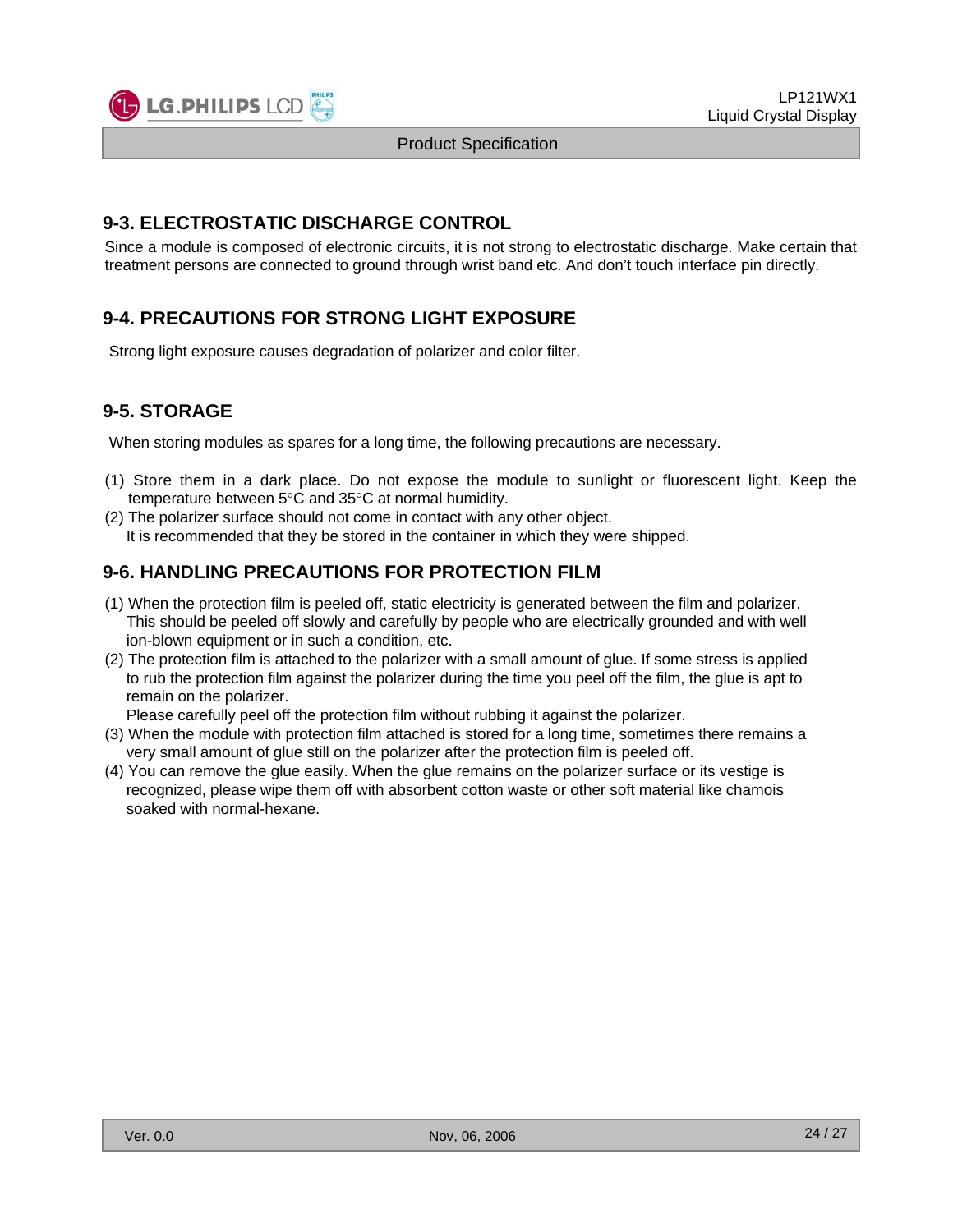

## **APPENDIX [A] - Enhanced Extended Display Identification Data (EEDID**™**) 1/3**

| Byte#                          | Byte#    | Field Nam e and Comments                                           |                   | Value          | Value                  |                |
|--------------------------------|----------|--------------------------------------------------------------------|-------------------|----------------|------------------------|----------------|
| (decim al                      | (HEX)    |                                                                    | (HEX)             |                | $(b\,\text{inary})$    |                |
| 0                              | 00       | Header                                                             | $\mathbf{0}$      | $\overline{0}$ | 0000 0000              |                |
| $\mathbf{1}$<br>$\overline{2}$ | 01       | Header                                                             | F                 | $_{\rm F}$     | 1111 1111              |                |
| 3                              | 02<br>03 | Header<br>Header                                                   | F<br>F            | F<br>F         | 1111 1111<br>1111 1111 | Header         |
| 4                              | 04       | Header                                                             | F                 | F              | 1111 1111              |                |
| 5                              | 05       | Header                                                             | $\mathbf F$       | F              | 1111 1111              |                |
| 6                              | 06       | Header                                                             | $\mathbf F$       | F              | 1111 1111              |                |
| $\tau$                         | 07       | Header                                                             | $\mathbf{0}$      | $\Omega$       | 0000 0000              |                |
| 8                              | 08       | <u>E ISA m anufacturer code (3 Character ID) = LPL</u>             | 3                 | $\overline{2}$ | 00110010               |                |
| 9                              | 09       | Compressed ASC II                                                  | $\mathbf{0}$      | C              | 0000 1100              |                |
| 10                             | 0A       | PanelSupp lier Reserved - Product code                             | $\mathbf{0}$      | $\mathbf{0}$   | 0000 0000              |                |
| 11                             | 0B       | (Hex, LSB first)                                                   | B                 | 5              | 1011 0101              |                |
| 12                             | 0C       | LCD Module SerialNo. = 0 (If not used)                             | $\theta$          | $\Omega$       | 0000 0000              | Vender/        |
| 13                             | 0D       | $LCD$ Module Serial No. = 0 (If not used)                          | $\theta$          |                | 0000 0000              | Product D      |
| 14                             | 0E       | <u>LCD Module SerialNo. = 0 (If not used)</u>                      | $\mathbf{0}$      | $\mathbf{0}$   | 0000 0000              |                |
| 15                             | 0F       | LCD Module SerialNo. = 0 (If not used)                             | $\mathbf{0}$      |                | 0000 0000              |                |
|                                |          |                                                                    | $\theta$          |                |                        |                |
| 16                             | 10       | Week of Manufacture = 00                                           |                   | $\Omega$       | 0000 0000              |                |
| 17                             | 11       | Year of M anufacture = $2006$                                      | $\mathbf{1}$      | $\Omega$       | 0001 0000              |                |
| 18                             | 12       | ED $D$ Structure version $# = 1$                                   | $\mathbf{0}$      | $\mathbf{1}$   | 0000 0001              | ED D Version/  |
| 19                             | 13       | ED D Revision $# = 2$                                              | $\Omega$          |                | 0000 0010              | Revision       |
| 20                             | 14       | Video Input Definition = Digital I/P, non TM DS CRGB               | 8                 | $\overline{0}$ | 1000 0000              |                |
| 21<br>22                       | 15       | $M$ ax H im age size(cm) = 26.11cm(26)                             | 1<br>$\mathbf{1}$ | A              | 0001 1010<br>0001 0000 | $D$ isp lay    |
| 23                             | 16<br>17 | $M$ ax V in age size(cm) = 16.32cm(16)<br>D isp lay gam m a $=2.2$ | $\overline{7}$    | 8              | 0111 1000              | Param eter     |
| 24                             | 18       | Feature support(DPM S) = Active off, RGB Cobr                      | $\theta$          |                | 0000 1010              |                |
| 25                             | 19       | Red/Green Low Bits                                                 | 8                 | C.             | 0000 1111              |                |
| 26                             | 1A       | B lue/W hite Low Bits                                              | A                 | $\mathbf{0}$   | 0001 0000              |                |
| 27                             | 1B       | 0.592<br>Red X<br>$=$ .                                            | 9                 | $\tau$         | 1001 0111              |                |
| 28                             | 1C       | Red Y<br>$=$ $\,$<br>0.344                                         | 5                 | 8              | 0101 1000              |                |
| 29                             | 1D       | Green X<br>0.330<br>$=$                                            | 5                 |                | 0101 0100              | Cobr           |
| 30                             | 1E       | $=$ $\,$<br>0.544<br>Green Y                                       | 8                 | B              | 1000 1011              | Characteristic |
| 31                             | 1F       | 0.159<br>B lue X<br>$=$                                            | $\mathbf{2}$      | 8              | 0010 1000              |                |
| 32                             | 20       | $=$<br>B lue Y<br>0.147                                            | $\overline{2}$    | 5              | 0010 0101              |                |
| 33                             | 21       | $\equiv$<br>W hite X<br>0.313                                      | 5                 | $\mathbf{0}$   | 0101 0000              |                |
| 34                             | 22       | W hite Y<br>0.329<br>$=$                                           | 5                 |                | 0101 0100              |                |
| 35                             | 23       | Established $Tm$ ing $I = 00h$ (If not used)                       | $\mathbf{0}$      | $\overline{0}$ | 0000 0000              | Established    |
| 36                             | 24       | Established Tim ing II = 00h(If not used)                          | $\mathbf{0}$      | $\overline{0}$ | 0000 0000              | Tim ings       |
| 37                             | 25       | $M$ anufacturer's $T$ in $ings = 00h$ (If not used)                | $\mathbf{0}$      | $\Omega$       | 0000 0000              |                |
| 38                             | 26       | Standard Tm ng Hentification 1 was not used                        | $\Omega$          | 1              | 0000 0001              |                |
| 39                             | 27       | Standard Timing Identification 1 was not used                      | $\theta$          | $\mathbf{1}$   | 0000 0001              |                |
| 40                             | 28       | Standard Tim ing Identification 2 was not used                     | $\Omega$          | $\mathbf{1}$   | 0000 0001              |                |
| 41                             | 29       | Standard Tim ing Hentification 2 was not used                      | $\mathbf{0}$      | $\mathbf{1}$   | 0000 0001              |                |
| $4\sqrt{2}$                    | 2A       | Standard Tim ing Mentification 3 was not used                      | $\overline{0}$    |                | 1 0000 0001            |                |
| 43                             | 2Β       | Standard Timing Identification 3 was not used                      | $\overline{0}$    | -1             | 0000 0001              |                |
| 44                             | 2C       | Standard Timing Identification 4 was not used                      | $\mathbf{0}$      | 1              | 0000 0001              | Standard       |
| 45                             | 2D       | Standard Timing Identification 4 was not used                      | $\boldsymbol{0}$  | 1              | 0000 0001              | Tin ing D      |
| 46                             | 2Ε       | Standard Timing Identification 5 was not used                      | $\mathbf{0}$      | 1              | 0000 0001              |                |
| 47                             | 2F       |                                                                    | $\mathbf{0}$      |                | 0000 0001              |                |
|                                |          | Standard Timing Identification 5 was not used                      | $\mathbf{0}$      |                |                        |                |
| 48                             | 30       | Standard Tim ing Identification 6 was not used                     |                   | 1              | 0000 0001              |                |
| 49                             | 31       | Standard Tim ing Identification 6 was not used                     | $\mathbf{0}$      | 1              | 0000 0001              |                |
| 50                             | 32       | Standard Timing Identification 7 was not used                      | $\mathbf{0}$      | 1              | 0000 0001              |                |
| 51                             | 33       | Standard Tim ing Identification 7 was not used                     | $\mathbf{0}$      | 1              | 0000 0001              |                |
| 52                             | 34       | Standard Tm ing Identification 8 was not used                      | $\mathbf{0}$      | 1              | 0000 0001              |                |
| 53                             | 35       | Standard Tim ing Identification 8 was not used                     | $\mathbf{0}$      | $\mathbf{1}$   | 0000 0001              |                |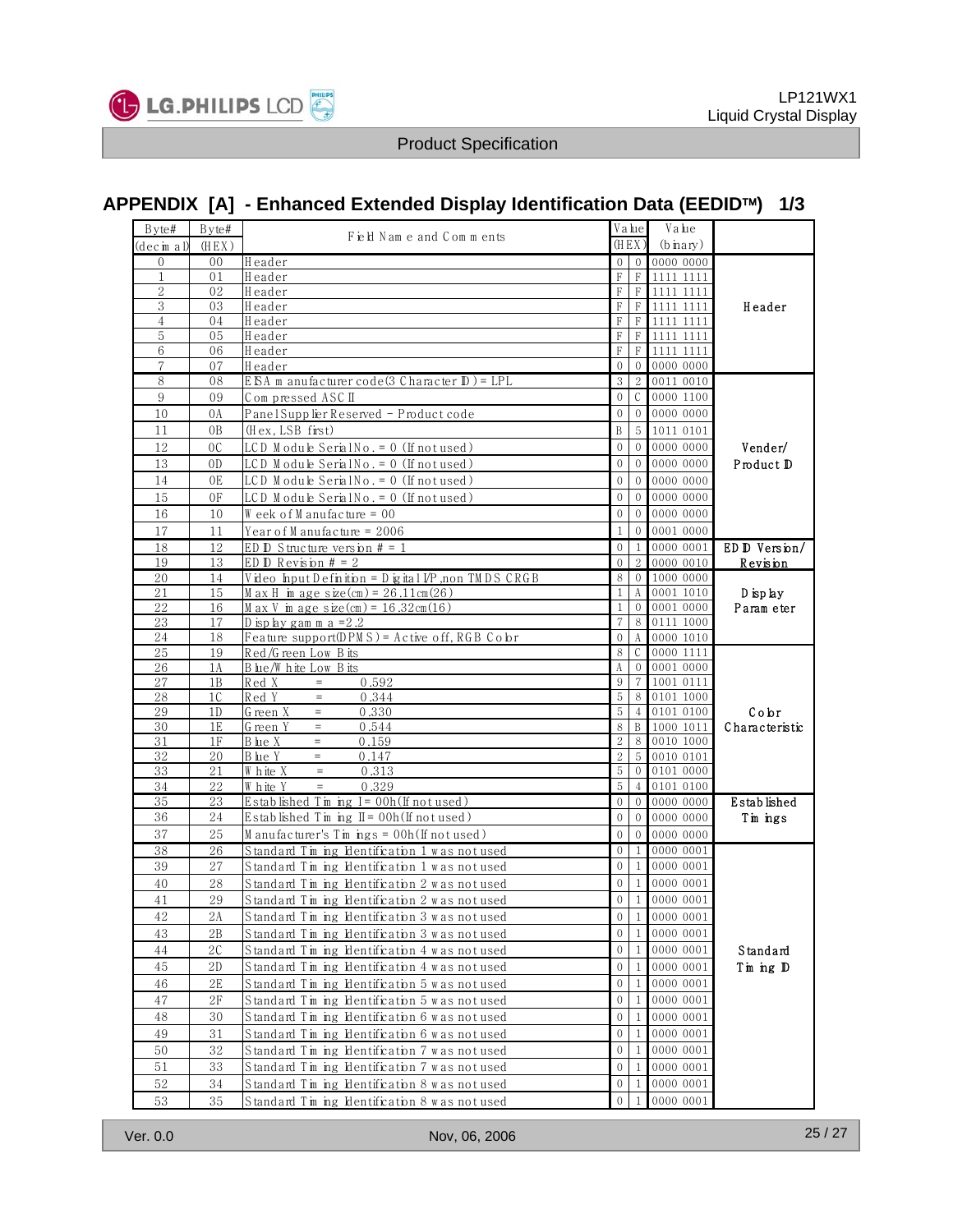

## **APPENDIX [A] - Enhanced Extended Display Identification Data (EEDID**™**) 2/3**

| (HEX)<br>(HEX)<br>$\overline{B}$<br>$C$ 1011 1100<br>$\overline{P}$ ixel C lock/10,000 (LSB) => m a in c lock = 71M H z<br>36<br>P kelC b ck/10,000 (M SB) / 1280 x 800 @ 60Hz p kelc b ck = 71<br>$\mathbf{1}$<br>B 0001 1011<br>37<br>38<br>Horizontal Active = 1280 pixels<br>0 0000 0000<br>0<br>39<br>HorizontalBlanking = 160 pixels<br>$\boldsymbol{A}$<br>0 1010 0000<br>$\mathbf 5$<br>3A<br>Horizontal Active: Horizontal Blanking<br>0 0 10 1 0 0 0 0<br>$\overline{2}$<br>0010 0000<br>3B<br><u>VerticalAvtive = 800 lines</u><br>$\overline{0}$<br>3C<br>Vertical B lanking = $23$ lines<br>$\mathbf{1}$<br>7 0001 0111<br>3<br>3D<br>VerticalActive: VerticalB lanking<br>0011 0000<br>$\Omega$<br>Tin ing<br>$\overline{3}$<br>3E<br>Horizontal Sync. 0 ffset = 48 pixels<br>0 0011 0000<br>Descriptor<br>$\,3$<br>3F<br>0 0011 0000<br>Horizontal Sync Pulse Width = 48 pixels<br>#1<br>$\overline{2}$<br>Vertical Sync 0 ffset = 2 lines : Sync W idth = 6 lines<br>6 0010 0110<br>40<br>0 0000 0000<br>41<br>HorizontalVertical Sync Offset/Width upper 2bits = 0<br>$\overline{0}$<br>42<br>Horizontal In age Size = $26.11cm$ (26)<br>5 0000 0101<br>$\theta$<br>A<br>3 1010 0011<br>43<br>Vertical In age Size = $16.32cm$ (16)<br>$\mathbf{1}$<br>0 0001 0000<br>44<br>Horizontal& Vertical In age Size<br>45<br>HorizontalBorder = 0<br>$\mathbf 0$<br>0 0000 0000<br>46<br>$VerticalBonder = 0$<br>$\theta$<br>$\overline{0}$ 0000 0000<br>$\mathbf{1}$<br>9 0001 1001<br>47<br>Non-interlaced ,Nom aldisplay,no stereo,D igital separate sync,H /V polnegatives<br>0 0000 0000<br>48<br>Detailed Timing Descriptor #2<br>$\Omega$<br>0 0000 0000<br>49<br>$\Omega$<br>0 0000 0000<br>4A<br>$\Omega$<br>0 0000 0000<br>$\mathbf{0}$<br>4B<br>0 0000 0000<br>4C<br>$\Omega$<br>0 0000 0000<br>4D<br>$\Omega$<br>$4E$<br>$\Omega$<br>0 0000 0000<br>0 0000 0000<br>4F<br>$\Omega$<br>Tim ing<br>50<br>000000000<br>$\Omega$<br>Description<br>0 0000 0000<br>51<br>$\Omega$<br>#2<br>52<br>0 0000 0000<br>$\Omega$<br>0 0000 0000<br>53<br>$\Omega$<br>$\Omega$<br>0 0000 0000<br>54<br>55<br>0 0000 0000<br>$\Omega$<br>00000000<br>56<br>$\Omega$<br>0 0000 0000<br>57<br>$\Omega$<br>0 0000 0000<br>58<br>$\Omega$<br>000000000<br>59<br>$\mathbf 0$<br>5A<br>Detailed Timing Descriptor#3<br>0 0000 0000<br>$\overline{0}$<br>0 0000 0000<br>5B<br>$\Omega$<br>5C<br>0 0000 0000<br>$\theta$<br>F<br>E 1111 1110<br>5D<br>5E<br>0 0000 0000<br>$\mathbf 0$<br>C 0100 1100<br>$\overline{4}$<br>5F<br>L<br>0100 0111<br>60<br>G<br>4<br>$\overline{5}$<br>$\mathsf{P}$<br>61<br>0101 0000<br>Tin ing<br>$\overline{0}$<br>62<br>6<br>8 0110 1000<br>Description<br>h<br>$\mathbf{i}$<br>0110 1001<br>#3<br>63<br>6<br>9<br>0110 1100<br>64<br>6<br>С<br>65<br>6<br>0110 1001<br>9<br>i<br>7<br>0111 0000<br>66<br>$\mathbf{0}$<br>D<br>7<br>67<br>$\sqrt{3}$<br>0111 0011<br>$\mathbf S$<br>$\overline{4}$<br>68<br>L<br>C<br>0100 1100<br>69<br>C<br>$\overline{4}$<br>$\sqrt{3}$<br>$\overline{0100}0011$<br>${\mathbb D}$<br>6A<br>$\overline{4}$<br>0100 0100<br>4<br>6B<br>LF<br>0000 1010<br>$\Omega$ | Byte# | Field Name and Comments | Value | Value       |  |
|--------------------------------------------------------------------------------------------------------------------------------------------------------------------------------------------------------------------------------------------------------------------------------------------------------------------------------------------------------------------------------------------------------------------------------------------------------------------------------------------------------------------------------------------------------------------------------------------------------------------------------------------------------------------------------------------------------------------------------------------------------------------------------------------------------------------------------------------------------------------------------------------------------------------------------------------------------------------------------------------------------------------------------------------------------------------------------------------------------------------------------------------------------------------------------------------------------------------------------------------------------------------------------------------------------------------------------------------------------------------------------------------------------------------------------------------------------------------------------------------------------------------------------------------------------------------------------------------------------------------------------------------------------------------------------------------------------------------------------------------------------------------------------------------------------------------------------------------------------------------------------------------------------------------------------------------------------------------------------------------------------------------------------------------------------------------------------------------------------------------------------------------------------------------------------------------------------------------------------------------------------------------------------------------------------------------------------------------------------------------------------------------------------------------------------------------------------------------------------------------------------------------------------------------------------------------------------------------------------------------------------------------------------------------------------------------------------------------------------------------------------------------------------------------------------------------------------------------------------------------------------------------------------------------------------------------------------------------------------------------------------------------------------------------------------------------------------------------------------------------------------------|-------|-------------------------|-------|-------------|--|
|                                                                                                                                                                                                                                                                                                                                                                                                                                                                                                                                                                                                                                                                                                                                                                                                                                                                                                                                                                                                                                                                                                                                                                                                                                                                                                                                                                                                                                                                                                                                                                                                                                                                                                                                                                                                                                                                                                                                                                                                                                                                                                                                                                                                                                                                                                                                                                                                                                                                                                                                                                                                                                                                                                                                                                                                                                                                                                                                                                                                                                                                                                                                      |       |                         |       | $(b$ inary) |  |
|                                                                                                                                                                                                                                                                                                                                                                                                                                                                                                                                                                                                                                                                                                                                                                                                                                                                                                                                                                                                                                                                                                                                                                                                                                                                                                                                                                                                                                                                                                                                                                                                                                                                                                                                                                                                                                                                                                                                                                                                                                                                                                                                                                                                                                                                                                                                                                                                                                                                                                                                                                                                                                                                                                                                                                                                                                                                                                                                                                                                                                                                                                                                      |       |                         |       |             |  |
|                                                                                                                                                                                                                                                                                                                                                                                                                                                                                                                                                                                                                                                                                                                                                                                                                                                                                                                                                                                                                                                                                                                                                                                                                                                                                                                                                                                                                                                                                                                                                                                                                                                                                                                                                                                                                                                                                                                                                                                                                                                                                                                                                                                                                                                                                                                                                                                                                                                                                                                                                                                                                                                                                                                                                                                                                                                                                                                                                                                                                                                                                                                                      |       |                         |       |             |  |
|                                                                                                                                                                                                                                                                                                                                                                                                                                                                                                                                                                                                                                                                                                                                                                                                                                                                                                                                                                                                                                                                                                                                                                                                                                                                                                                                                                                                                                                                                                                                                                                                                                                                                                                                                                                                                                                                                                                                                                                                                                                                                                                                                                                                                                                                                                                                                                                                                                                                                                                                                                                                                                                                                                                                                                                                                                                                                                                                                                                                                                                                                                                                      |       |                         |       |             |  |
|                                                                                                                                                                                                                                                                                                                                                                                                                                                                                                                                                                                                                                                                                                                                                                                                                                                                                                                                                                                                                                                                                                                                                                                                                                                                                                                                                                                                                                                                                                                                                                                                                                                                                                                                                                                                                                                                                                                                                                                                                                                                                                                                                                                                                                                                                                                                                                                                                                                                                                                                                                                                                                                                                                                                                                                                                                                                                                                                                                                                                                                                                                                                      |       |                         |       |             |  |
|                                                                                                                                                                                                                                                                                                                                                                                                                                                                                                                                                                                                                                                                                                                                                                                                                                                                                                                                                                                                                                                                                                                                                                                                                                                                                                                                                                                                                                                                                                                                                                                                                                                                                                                                                                                                                                                                                                                                                                                                                                                                                                                                                                                                                                                                                                                                                                                                                                                                                                                                                                                                                                                                                                                                                                                                                                                                                                                                                                                                                                                                                                                                      |       |                         |       |             |  |
|                                                                                                                                                                                                                                                                                                                                                                                                                                                                                                                                                                                                                                                                                                                                                                                                                                                                                                                                                                                                                                                                                                                                                                                                                                                                                                                                                                                                                                                                                                                                                                                                                                                                                                                                                                                                                                                                                                                                                                                                                                                                                                                                                                                                                                                                                                                                                                                                                                                                                                                                                                                                                                                                                                                                                                                                                                                                                                                                                                                                                                                                                                                                      |       |                         |       |             |  |
|                                                                                                                                                                                                                                                                                                                                                                                                                                                                                                                                                                                                                                                                                                                                                                                                                                                                                                                                                                                                                                                                                                                                                                                                                                                                                                                                                                                                                                                                                                                                                                                                                                                                                                                                                                                                                                                                                                                                                                                                                                                                                                                                                                                                                                                                                                                                                                                                                                                                                                                                                                                                                                                                                                                                                                                                                                                                                                                                                                                                                                                                                                                                      |       |                         |       |             |  |
|                                                                                                                                                                                                                                                                                                                                                                                                                                                                                                                                                                                                                                                                                                                                                                                                                                                                                                                                                                                                                                                                                                                                                                                                                                                                                                                                                                                                                                                                                                                                                                                                                                                                                                                                                                                                                                                                                                                                                                                                                                                                                                                                                                                                                                                                                                                                                                                                                                                                                                                                                                                                                                                                                                                                                                                                                                                                                                                                                                                                                                                                                                                                      |       |                         |       |             |  |
|                                                                                                                                                                                                                                                                                                                                                                                                                                                                                                                                                                                                                                                                                                                                                                                                                                                                                                                                                                                                                                                                                                                                                                                                                                                                                                                                                                                                                                                                                                                                                                                                                                                                                                                                                                                                                                                                                                                                                                                                                                                                                                                                                                                                                                                                                                                                                                                                                                                                                                                                                                                                                                                                                                                                                                                                                                                                                                                                                                                                                                                                                                                                      |       |                         |       |             |  |
|                                                                                                                                                                                                                                                                                                                                                                                                                                                                                                                                                                                                                                                                                                                                                                                                                                                                                                                                                                                                                                                                                                                                                                                                                                                                                                                                                                                                                                                                                                                                                                                                                                                                                                                                                                                                                                                                                                                                                                                                                                                                                                                                                                                                                                                                                                                                                                                                                                                                                                                                                                                                                                                                                                                                                                                                                                                                                                                                                                                                                                                                                                                                      |       |                         |       |             |  |
|                                                                                                                                                                                                                                                                                                                                                                                                                                                                                                                                                                                                                                                                                                                                                                                                                                                                                                                                                                                                                                                                                                                                                                                                                                                                                                                                                                                                                                                                                                                                                                                                                                                                                                                                                                                                                                                                                                                                                                                                                                                                                                                                                                                                                                                                                                                                                                                                                                                                                                                                                                                                                                                                                                                                                                                                                                                                                                                                                                                                                                                                                                                                      |       |                         |       |             |  |
|                                                                                                                                                                                                                                                                                                                                                                                                                                                                                                                                                                                                                                                                                                                                                                                                                                                                                                                                                                                                                                                                                                                                                                                                                                                                                                                                                                                                                                                                                                                                                                                                                                                                                                                                                                                                                                                                                                                                                                                                                                                                                                                                                                                                                                                                                                                                                                                                                                                                                                                                                                                                                                                                                                                                                                                                                                                                                                                                                                                                                                                                                                                                      |       |                         |       |             |  |
|                                                                                                                                                                                                                                                                                                                                                                                                                                                                                                                                                                                                                                                                                                                                                                                                                                                                                                                                                                                                                                                                                                                                                                                                                                                                                                                                                                                                                                                                                                                                                                                                                                                                                                                                                                                                                                                                                                                                                                                                                                                                                                                                                                                                                                                                                                                                                                                                                                                                                                                                                                                                                                                                                                                                                                                                                                                                                                                                                                                                                                                                                                                                      |       |                         |       |             |  |
|                                                                                                                                                                                                                                                                                                                                                                                                                                                                                                                                                                                                                                                                                                                                                                                                                                                                                                                                                                                                                                                                                                                                                                                                                                                                                                                                                                                                                                                                                                                                                                                                                                                                                                                                                                                                                                                                                                                                                                                                                                                                                                                                                                                                                                                                                                                                                                                                                                                                                                                                                                                                                                                                                                                                                                                                                                                                                                                                                                                                                                                                                                                                      |       |                         |       |             |  |
|                                                                                                                                                                                                                                                                                                                                                                                                                                                                                                                                                                                                                                                                                                                                                                                                                                                                                                                                                                                                                                                                                                                                                                                                                                                                                                                                                                                                                                                                                                                                                                                                                                                                                                                                                                                                                                                                                                                                                                                                                                                                                                                                                                                                                                                                                                                                                                                                                                                                                                                                                                                                                                                                                                                                                                                                                                                                                                                                                                                                                                                                                                                                      |       |                         |       |             |  |
|                                                                                                                                                                                                                                                                                                                                                                                                                                                                                                                                                                                                                                                                                                                                                                                                                                                                                                                                                                                                                                                                                                                                                                                                                                                                                                                                                                                                                                                                                                                                                                                                                                                                                                                                                                                                                                                                                                                                                                                                                                                                                                                                                                                                                                                                                                                                                                                                                                                                                                                                                                                                                                                                                                                                                                                                                                                                                                                                                                                                                                                                                                                                      |       |                         |       |             |  |
|                                                                                                                                                                                                                                                                                                                                                                                                                                                                                                                                                                                                                                                                                                                                                                                                                                                                                                                                                                                                                                                                                                                                                                                                                                                                                                                                                                                                                                                                                                                                                                                                                                                                                                                                                                                                                                                                                                                                                                                                                                                                                                                                                                                                                                                                                                                                                                                                                                                                                                                                                                                                                                                                                                                                                                                                                                                                                                                                                                                                                                                                                                                                      |       |                         |       |             |  |
|                                                                                                                                                                                                                                                                                                                                                                                                                                                                                                                                                                                                                                                                                                                                                                                                                                                                                                                                                                                                                                                                                                                                                                                                                                                                                                                                                                                                                                                                                                                                                                                                                                                                                                                                                                                                                                                                                                                                                                                                                                                                                                                                                                                                                                                                                                                                                                                                                                                                                                                                                                                                                                                                                                                                                                                                                                                                                                                                                                                                                                                                                                                                      |       |                         |       |             |  |
|                                                                                                                                                                                                                                                                                                                                                                                                                                                                                                                                                                                                                                                                                                                                                                                                                                                                                                                                                                                                                                                                                                                                                                                                                                                                                                                                                                                                                                                                                                                                                                                                                                                                                                                                                                                                                                                                                                                                                                                                                                                                                                                                                                                                                                                                                                                                                                                                                                                                                                                                                                                                                                                                                                                                                                                                                                                                                                                                                                                                                                                                                                                                      |       |                         |       |             |  |
|                                                                                                                                                                                                                                                                                                                                                                                                                                                                                                                                                                                                                                                                                                                                                                                                                                                                                                                                                                                                                                                                                                                                                                                                                                                                                                                                                                                                                                                                                                                                                                                                                                                                                                                                                                                                                                                                                                                                                                                                                                                                                                                                                                                                                                                                                                                                                                                                                                                                                                                                                                                                                                                                                                                                                                                                                                                                                                                                                                                                                                                                                                                                      |       |                         |       |             |  |
|                                                                                                                                                                                                                                                                                                                                                                                                                                                                                                                                                                                                                                                                                                                                                                                                                                                                                                                                                                                                                                                                                                                                                                                                                                                                                                                                                                                                                                                                                                                                                                                                                                                                                                                                                                                                                                                                                                                                                                                                                                                                                                                                                                                                                                                                                                                                                                                                                                                                                                                                                                                                                                                                                                                                                                                                                                                                                                                                                                                                                                                                                                                                      |       |                         |       |             |  |
|                                                                                                                                                                                                                                                                                                                                                                                                                                                                                                                                                                                                                                                                                                                                                                                                                                                                                                                                                                                                                                                                                                                                                                                                                                                                                                                                                                                                                                                                                                                                                                                                                                                                                                                                                                                                                                                                                                                                                                                                                                                                                                                                                                                                                                                                                                                                                                                                                                                                                                                                                                                                                                                                                                                                                                                                                                                                                                                                                                                                                                                                                                                                      |       |                         |       |             |  |
|                                                                                                                                                                                                                                                                                                                                                                                                                                                                                                                                                                                                                                                                                                                                                                                                                                                                                                                                                                                                                                                                                                                                                                                                                                                                                                                                                                                                                                                                                                                                                                                                                                                                                                                                                                                                                                                                                                                                                                                                                                                                                                                                                                                                                                                                                                                                                                                                                                                                                                                                                                                                                                                                                                                                                                                                                                                                                                                                                                                                                                                                                                                                      |       |                         |       |             |  |
|                                                                                                                                                                                                                                                                                                                                                                                                                                                                                                                                                                                                                                                                                                                                                                                                                                                                                                                                                                                                                                                                                                                                                                                                                                                                                                                                                                                                                                                                                                                                                                                                                                                                                                                                                                                                                                                                                                                                                                                                                                                                                                                                                                                                                                                                                                                                                                                                                                                                                                                                                                                                                                                                                                                                                                                                                                                                                                                                                                                                                                                                                                                                      |       |                         |       |             |  |
|                                                                                                                                                                                                                                                                                                                                                                                                                                                                                                                                                                                                                                                                                                                                                                                                                                                                                                                                                                                                                                                                                                                                                                                                                                                                                                                                                                                                                                                                                                                                                                                                                                                                                                                                                                                                                                                                                                                                                                                                                                                                                                                                                                                                                                                                                                                                                                                                                                                                                                                                                                                                                                                                                                                                                                                                                                                                                                                                                                                                                                                                                                                                      |       |                         |       |             |  |
|                                                                                                                                                                                                                                                                                                                                                                                                                                                                                                                                                                                                                                                                                                                                                                                                                                                                                                                                                                                                                                                                                                                                                                                                                                                                                                                                                                                                                                                                                                                                                                                                                                                                                                                                                                                                                                                                                                                                                                                                                                                                                                                                                                                                                                                                                                                                                                                                                                                                                                                                                                                                                                                                                                                                                                                                                                                                                                                                                                                                                                                                                                                                      |       |                         |       |             |  |
|                                                                                                                                                                                                                                                                                                                                                                                                                                                                                                                                                                                                                                                                                                                                                                                                                                                                                                                                                                                                                                                                                                                                                                                                                                                                                                                                                                                                                                                                                                                                                                                                                                                                                                                                                                                                                                                                                                                                                                                                                                                                                                                                                                                                                                                                                                                                                                                                                                                                                                                                                                                                                                                                                                                                                                                                                                                                                                                                                                                                                                                                                                                                      |       |                         |       |             |  |
|                                                                                                                                                                                                                                                                                                                                                                                                                                                                                                                                                                                                                                                                                                                                                                                                                                                                                                                                                                                                                                                                                                                                                                                                                                                                                                                                                                                                                                                                                                                                                                                                                                                                                                                                                                                                                                                                                                                                                                                                                                                                                                                                                                                                                                                                                                                                                                                                                                                                                                                                                                                                                                                                                                                                                                                                                                                                                                                                                                                                                                                                                                                                      |       |                         |       |             |  |
|                                                                                                                                                                                                                                                                                                                                                                                                                                                                                                                                                                                                                                                                                                                                                                                                                                                                                                                                                                                                                                                                                                                                                                                                                                                                                                                                                                                                                                                                                                                                                                                                                                                                                                                                                                                                                                                                                                                                                                                                                                                                                                                                                                                                                                                                                                                                                                                                                                                                                                                                                                                                                                                                                                                                                                                                                                                                                                                                                                                                                                                                                                                                      |       |                         |       |             |  |
|                                                                                                                                                                                                                                                                                                                                                                                                                                                                                                                                                                                                                                                                                                                                                                                                                                                                                                                                                                                                                                                                                                                                                                                                                                                                                                                                                                                                                                                                                                                                                                                                                                                                                                                                                                                                                                                                                                                                                                                                                                                                                                                                                                                                                                                                                                                                                                                                                                                                                                                                                                                                                                                                                                                                                                                                                                                                                                                                                                                                                                                                                                                                      |       |                         |       |             |  |
|                                                                                                                                                                                                                                                                                                                                                                                                                                                                                                                                                                                                                                                                                                                                                                                                                                                                                                                                                                                                                                                                                                                                                                                                                                                                                                                                                                                                                                                                                                                                                                                                                                                                                                                                                                                                                                                                                                                                                                                                                                                                                                                                                                                                                                                                                                                                                                                                                                                                                                                                                                                                                                                                                                                                                                                                                                                                                                                                                                                                                                                                                                                                      |       |                         |       |             |  |
|                                                                                                                                                                                                                                                                                                                                                                                                                                                                                                                                                                                                                                                                                                                                                                                                                                                                                                                                                                                                                                                                                                                                                                                                                                                                                                                                                                                                                                                                                                                                                                                                                                                                                                                                                                                                                                                                                                                                                                                                                                                                                                                                                                                                                                                                                                                                                                                                                                                                                                                                                                                                                                                                                                                                                                                                                                                                                                                                                                                                                                                                                                                                      |       |                         |       |             |  |
|                                                                                                                                                                                                                                                                                                                                                                                                                                                                                                                                                                                                                                                                                                                                                                                                                                                                                                                                                                                                                                                                                                                                                                                                                                                                                                                                                                                                                                                                                                                                                                                                                                                                                                                                                                                                                                                                                                                                                                                                                                                                                                                                                                                                                                                                                                                                                                                                                                                                                                                                                                                                                                                                                                                                                                                                                                                                                                                                                                                                                                                                                                                                      |       |                         |       |             |  |
|                                                                                                                                                                                                                                                                                                                                                                                                                                                                                                                                                                                                                                                                                                                                                                                                                                                                                                                                                                                                                                                                                                                                                                                                                                                                                                                                                                                                                                                                                                                                                                                                                                                                                                                                                                                                                                                                                                                                                                                                                                                                                                                                                                                                                                                                                                                                                                                                                                                                                                                                                                                                                                                                                                                                                                                                                                                                                                                                                                                                                                                                                                                                      |       |                         |       |             |  |
|                                                                                                                                                                                                                                                                                                                                                                                                                                                                                                                                                                                                                                                                                                                                                                                                                                                                                                                                                                                                                                                                                                                                                                                                                                                                                                                                                                                                                                                                                                                                                                                                                                                                                                                                                                                                                                                                                                                                                                                                                                                                                                                                                                                                                                                                                                                                                                                                                                                                                                                                                                                                                                                                                                                                                                                                                                                                                                                                                                                                                                                                                                                                      |       |                         |       |             |  |
|                                                                                                                                                                                                                                                                                                                                                                                                                                                                                                                                                                                                                                                                                                                                                                                                                                                                                                                                                                                                                                                                                                                                                                                                                                                                                                                                                                                                                                                                                                                                                                                                                                                                                                                                                                                                                                                                                                                                                                                                                                                                                                                                                                                                                                                                                                                                                                                                                                                                                                                                                                                                                                                                                                                                                                                                                                                                                                                                                                                                                                                                                                                                      |       |                         |       |             |  |
|                                                                                                                                                                                                                                                                                                                                                                                                                                                                                                                                                                                                                                                                                                                                                                                                                                                                                                                                                                                                                                                                                                                                                                                                                                                                                                                                                                                                                                                                                                                                                                                                                                                                                                                                                                                                                                                                                                                                                                                                                                                                                                                                                                                                                                                                                                                                                                                                                                                                                                                                                                                                                                                                                                                                                                                                                                                                                                                                                                                                                                                                                                                                      |       |                         |       |             |  |
|                                                                                                                                                                                                                                                                                                                                                                                                                                                                                                                                                                                                                                                                                                                                                                                                                                                                                                                                                                                                                                                                                                                                                                                                                                                                                                                                                                                                                                                                                                                                                                                                                                                                                                                                                                                                                                                                                                                                                                                                                                                                                                                                                                                                                                                                                                                                                                                                                                                                                                                                                                                                                                                                                                                                                                                                                                                                                                                                                                                                                                                                                                                                      |       |                         |       |             |  |
|                                                                                                                                                                                                                                                                                                                                                                                                                                                                                                                                                                                                                                                                                                                                                                                                                                                                                                                                                                                                                                                                                                                                                                                                                                                                                                                                                                                                                                                                                                                                                                                                                                                                                                                                                                                                                                                                                                                                                                                                                                                                                                                                                                                                                                                                                                                                                                                                                                                                                                                                                                                                                                                                                                                                                                                                                                                                                                                                                                                                                                                                                                                                      |       |                         |       |             |  |
|                                                                                                                                                                                                                                                                                                                                                                                                                                                                                                                                                                                                                                                                                                                                                                                                                                                                                                                                                                                                                                                                                                                                                                                                                                                                                                                                                                                                                                                                                                                                                                                                                                                                                                                                                                                                                                                                                                                                                                                                                                                                                                                                                                                                                                                                                                                                                                                                                                                                                                                                                                                                                                                                                                                                                                                                                                                                                                                                                                                                                                                                                                                                      |       |                         |       |             |  |
|                                                                                                                                                                                                                                                                                                                                                                                                                                                                                                                                                                                                                                                                                                                                                                                                                                                                                                                                                                                                                                                                                                                                                                                                                                                                                                                                                                                                                                                                                                                                                                                                                                                                                                                                                                                                                                                                                                                                                                                                                                                                                                                                                                                                                                                                                                                                                                                                                                                                                                                                                                                                                                                                                                                                                                                                                                                                                                                                                                                                                                                                                                                                      |       |                         |       |             |  |
|                                                                                                                                                                                                                                                                                                                                                                                                                                                                                                                                                                                                                                                                                                                                                                                                                                                                                                                                                                                                                                                                                                                                                                                                                                                                                                                                                                                                                                                                                                                                                                                                                                                                                                                                                                                                                                                                                                                                                                                                                                                                                                                                                                                                                                                                                                                                                                                                                                                                                                                                                                                                                                                                                                                                                                                                                                                                                                                                                                                                                                                                                                                                      |       |                         |       |             |  |
|                                                                                                                                                                                                                                                                                                                                                                                                                                                                                                                                                                                                                                                                                                                                                                                                                                                                                                                                                                                                                                                                                                                                                                                                                                                                                                                                                                                                                                                                                                                                                                                                                                                                                                                                                                                                                                                                                                                                                                                                                                                                                                                                                                                                                                                                                                                                                                                                                                                                                                                                                                                                                                                                                                                                                                                                                                                                                                                                                                                                                                                                                                                                      |       |                         |       |             |  |
|                                                                                                                                                                                                                                                                                                                                                                                                                                                                                                                                                                                                                                                                                                                                                                                                                                                                                                                                                                                                                                                                                                                                                                                                                                                                                                                                                                                                                                                                                                                                                                                                                                                                                                                                                                                                                                                                                                                                                                                                                                                                                                                                                                                                                                                                                                                                                                                                                                                                                                                                                                                                                                                                                                                                                                                                                                                                                                                                                                                                                                                                                                                                      |       |                         |       |             |  |
|                                                                                                                                                                                                                                                                                                                                                                                                                                                                                                                                                                                                                                                                                                                                                                                                                                                                                                                                                                                                                                                                                                                                                                                                                                                                                                                                                                                                                                                                                                                                                                                                                                                                                                                                                                                                                                                                                                                                                                                                                                                                                                                                                                                                                                                                                                                                                                                                                                                                                                                                                                                                                                                                                                                                                                                                                                                                                                                                                                                                                                                                                                                                      |       |                         |       |             |  |
|                                                                                                                                                                                                                                                                                                                                                                                                                                                                                                                                                                                                                                                                                                                                                                                                                                                                                                                                                                                                                                                                                                                                                                                                                                                                                                                                                                                                                                                                                                                                                                                                                                                                                                                                                                                                                                                                                                                                                                                                                                                                                                                                                                                                                                                                                                                                                                                                                                                                                                                                                                                                                                                                                                                                                                                                                                                                                                                                                                                                                                                                                                                                      |       |                         |       |             |  |
|                                                                                                                                                                                                                                                                                                                                                                                                                                                                                                                                                                                                                                                                                                                                                                                                                                                                                                                                                                                                                                                                                                                                                                                                                                                                                                                                                                                                                                                                                                                                                                                                                                                                                                                                                                                                                                                                                                                                                                                                                                                                                                                                                                                                                                                                                                                                                                                                                                                                                                                                                                                                                                                                                                                                                                                                                                                                                                                                                                                                                                                                                                                                      |       |                         |       |             |  |
|                                                                                                                                                                                                                                                                                                                                                                                                                                                                                                                                                                                                                                                                                                                                                                                                                                                                                                                                                                                                                                                                                                                                                                                                                                                                                                                                                                                                                                                                                                                                                                                                                                                                                                                                                                                                                                                                                                                                                                                                                                                                                                                                                                                                                                                                                                                                                                                                                                                                                                                                                                                                                                                                                                                                                                                                                                                                                                                                                                                                                                                                                                                                      |       |                         |       |             |  |
|                                                                                                                                                                                                                                                                                                                                                                                                                                                                                                                                                                                                                                                                                                                                                                                                                                                                                                                                                                                                                                                                                                                                                                                                                                                                                                                                                                                                                                                                                                                                                                                                                                                                                                                                                                                                                                                                                                                                                                                                                                                                                                                                                                                                                                                                                                                                                                                                                                                                                                                                                                                                                                                                                                                                                                                                                                                                                                                                                                                                                                                                                                                                      |       |                         |       |             |  |
|                                                                                                                                                                                                                                                                                                                                                                                                                                                                                                                                                                                                                                                                                                                                                                                                                                                                                                                                                                                                                                                                                                                                                                                                                                                                                                                                                                                                                                                                                                                                                                                                                                                                                                                                                                                                                                                                                                                                                                                                                                                                                                                                                                                                                                                                                                                                                                                                                                                                                                                                                                                                                                                                                                                                                                                                                                                                                                                                                                                                                                                                                                                                      |       |                         |       |             |  |
|                                                                                                                                                                                                                                                                                                                                                                                                                                                                                                                                                                                                                                                                                                                                                                                                                                                                                                                                                                                                                                                                                                                                                                                                                                                                                                                                                                                                                                                                                                                                                                                                                                                                                                                                                                                                                                                                                                                                                                                                                                                                                                                                                                                                                                                                                                                                                                                                                                                                                                                                                                                                                                                                                                                                                                                                                                                                                                                                                                                                                                                                                                                                      |       |                         |       |             |  |
|                                                                                                                                                                                                                                                                                                                                                                                                                                                                                                                                                                                                                                                                                                                                                                                                                                                                                                                                                                                                                                                                                                                                                                                                                                                                                                                                                                                                                                                                                                                                                                                                                                                                                                                                                                                                                                                                                                                                                                                                                                                                                                                                                                                                                                                                                                                                                                                                                                                                                                                                                                                                                                                                                                                                                                                                                                                                                                                                                                                                                                                                                                                                      |       |                         |       |             |  |
|                                                                                                                                                                                                                                                                                                                                                                                                                                                                                                                                                                                                                                                                                                                                                                                                                                                                                                                                                                                                                                                                                                                                                                                                                                                                                                                                                                                                                                                                                                                                                                                                                                                                                                                                                                                                                                                                                                                                                                                                                                                                                                                                                                                                                                                                                                                                                                                                                                                                                                                                                                                                                                                                                                                                                                                                                                                                                                                                                                                                                                                                                                                                      |       |                         |       |             |  |
|                                                                                                                                                                                                                                                                                                                                                                                                                                                                                                                                                                                                                                                                                                                                                                                                                                                                                                                                                                                                                                                                                                                                                                                                                                                                                                                                                                                                                                                                                                                                                                                                                                                                                                                                                                                                                                                                                                                                                                                                                                                                                                                                                                                                                                                                                                                                                                                                                                                                                                                                                                                                                                                                                                                                                                                                                                                                                                                                                                                                                                                                                                                                      |       |                         |       |             |  |